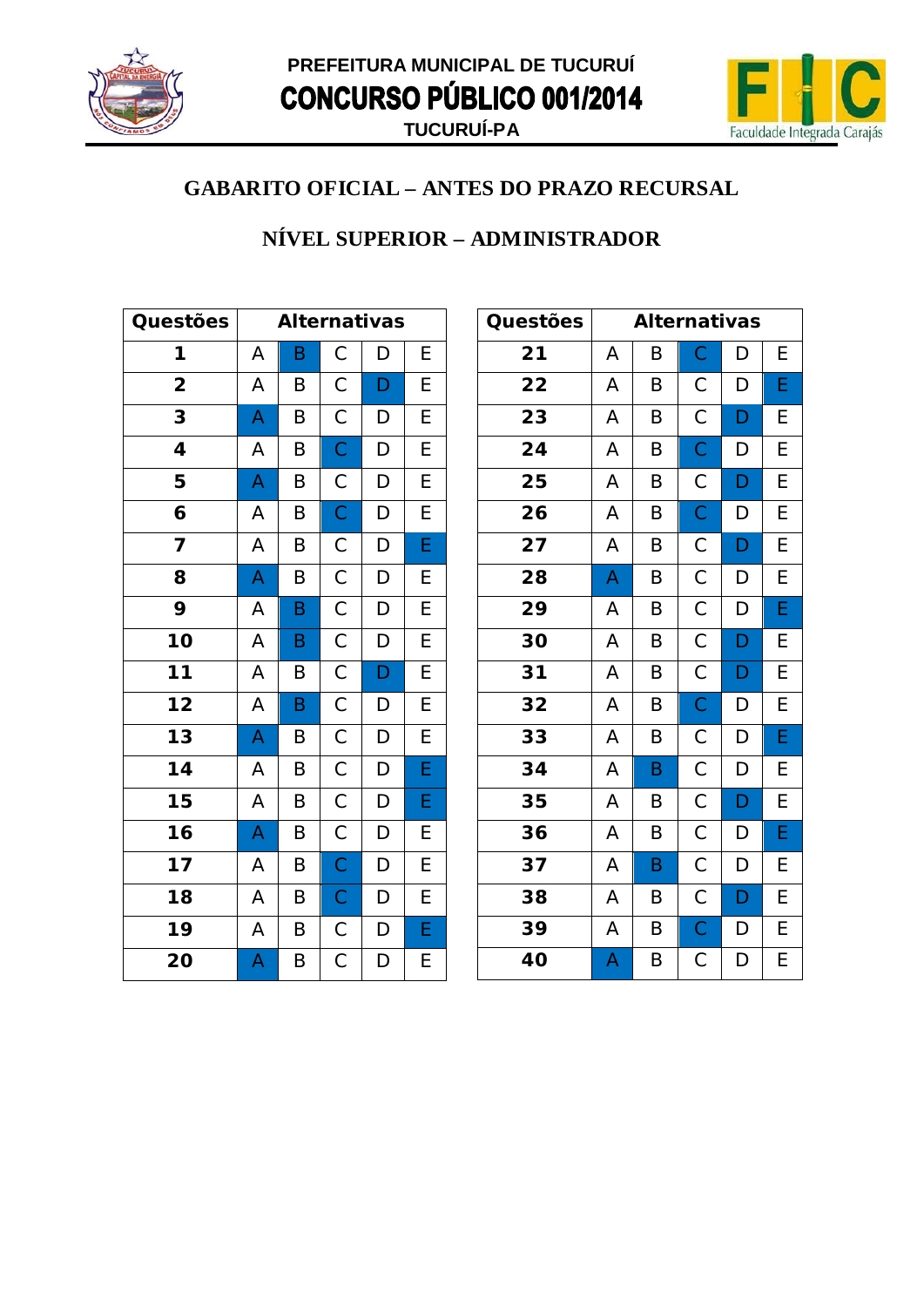



#### NÍVEL SUPERIOR - ASSISTENTE SOCIAL

| Questões                |   |   |                         | <b>Alternativas</b> |                |
|-------------------------|---|---|-------------------------|---------------------|----------------|
| 1                       | A | B | $\mathsf C$             | D                   | E              |
| $\overline{\mathbf{2}}$ | A | B | $\mathsf C$             | D                   | E              |
| 3                       | A | B | $\mathsf C$             | D                   | E              |
| 4                       | A | B | $\overline{C}$          | $\mathsf D$         | E              |
| 5                       | A | B | $\mathsf{C}$            | D                   | $\overline{E}$ |
| 6                       | A | B | $\overline{C}$          | D                   | E              |
| 7                       | A | Β | $\mathsf{C}$            | D                   | E              |
| 8                       | A | B | $\overline{C}$          | D                   | E              |
| 9                       | A | B | $\mathsf{C}$            | D                   | E              |
| 10                      | A | B | $\mathsf C$             | D                   | E              |
| 11                      | A | Β | $\mathsf{C}$            | D                   | $\overline{E}$ |
| $\overline{12}$         | A | B | $\overline{\mathsf{C}}$ | D                   | $\overline{E}$ |
| $\overline{13}$         | A | B | $\mathsf C$             | D                   | $\overline{E}$ |
| 14                      | A | B | $\mathsf C$             | D                   | E              |
| 15                      | A | B | $\mathsf C$             | D                   | E              |
| 16                      | A | B | $\mathsf{C}$            | D                   | E              |
| 17                      | A | B | $\overline{C}$          | D                   | $\overline{E}$ |
| 18                      | A | B | $\mathsf{C}$            | D                   | $\overline{E}$ |
| 19                      | Α | B | $\mathsf{C}$            | D                   | E              |
| 20                      | A | Β | $\mathsf C$             | D                   | E              |

| Questões |   | <b>Alternativas</b> |                       |   |   |
|----------|---|---------------------|-----------------------|---|---|
| 21       | Α | B                   | С                     | D | E |
| 22       | A | B                   | $\mathsf C$           | D | E |
| 23       | A | B                   | $\mathsf C$           | D | E |
| 24       | Α | B                   | $\mathsf{C}$          | D | E |
| 25       | A | B                   | $\overline{C}$        | D | E |
| 26       | Α | B                   | $\mathsf{C}$          | D | E |
| 27       | Α | B                   | $\mathsf C$           | D | E |
| 28       | Α | B                   | $\mathsf{C}$          | D | E |
| 29       | A | B                   | $\overline{C}$        | D | E |
| 30       | A | B                   | $\mathsf C$           | D | E |
| 31       | Α | B                   | $\mathsf{C}$          | D | E |
| 32       | A | B                   | $\mathsf{C}$          | D | E |
| 33       | A | B                   | $\overline{C}$        | D | E |
| 34       | A | B                   | $\overline{C}$        | D | E |
| 35       | Α | B                   | $\mathsf{C}$          | D | E |
| 36       | Α | B                   | $\mathsf C$           | D | E |
| 37       | Α | B                   | $\mathsf C$           | D | E |
| 38       | A | B                   | $\mathsf C$           | D | E |
| 39       | A | B                   | $\mathsf{C}$          | D | E |
| 40       | A | B                   | $\overline{\text{C}}$ | D | E |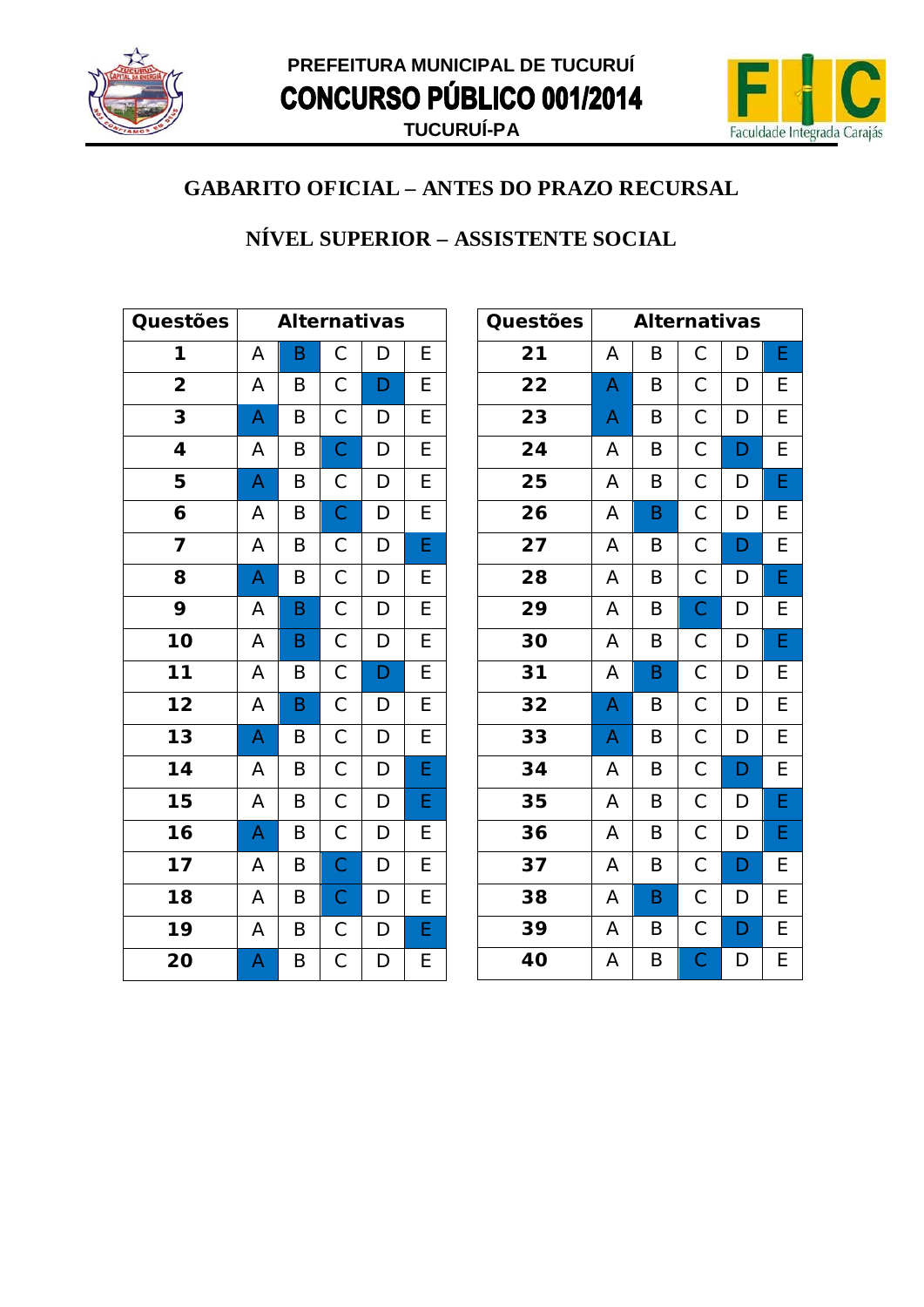



#### NÍVEL SUPERIOR - ENFERMEIRO

| Questões                |   | <b>Alternativas</b> |                         |              |                |  |
|-------------------------|---|---------------------|-------------------------|--------------|----------------|--|
| 1                       | A | B                   | $\mathsf C$             | D            | E              |  |
| $\overline{\mathbf{2}}$ | Α | B                   | $\mathsf C$             | D            | E              |  |
| 3                       | A | B                   | $\mathsf C$             | D            | E              |  |
| 4                       | A | B                   | $\overline{C}$          | D            | $\overline{E}$ |  |
| 5                       | A | Β                   | $\mathsf C$             | D            | E              |  |
| 6                       | A | B                   | $\mathsf{C}$            | $\mathsf{D}$ | E              |  |
| 7                       | A | Β                   | $\mathsf C$             | D            | E              |  |
| 8                       | A | B                   | $\mathsf{C}$            | D            | E              |  |
| 9                       | A | B                   | $\mathsf C$             | D            | E              |  |
| 10                      | A | B                   | $\overline{C}$          | D            | $\overline{E}$ |  |
| 11                      | Α | B                   | $\mathsf{C}$            | D            | E              |  |
| $\overline{12}$         | A | B                   | $\overline{\mathsf{C}}$ | D            | $\overline{E}$ |  |
| $\overline{13}$         | A | B                   | $\mathsf C$             | D            | $\overline{E}$ |  |
| 14                      | A | B                   | $\mathsf C$             | $\mathsf{D}$ | E              |  |
| 15                      | A | B                   | $\mathsf C$             | $\mathsf{D}$ | E              |  |
| $\overline{16}$         | A | B                   | $\overline{C}$          | D            | E              |  |
| $17$                    | A | B                   | $\overline{C}$          | D            | E              |  |
| 18                      | A | Β                   | $\mathsf{C}$            | D            | E              |  |
| 19                      | A | B                   | $\mathsf{C}$            | D            | E              |  |
| 20                      | A | Β                   | $\mathsf C$             | D            | E              |  |

| Questões |   | <b>Alternativas</b> |                |   |   |
|----------|---|---------------------|----------------|---|---|
| 21       | Α | B                   | C              | D | Е |
| 22       | Α | B                   | $\mathsf C$    | D | E |
| 23       | A | B                   | $\mathsf{C}$   | D | E |
| 24       | Α | B                   | $\mathsf C$    | D | E |
| 25       | A | B                   | $\mathsf C$    | D | E |
| 26       | A | B                   | $\mathsf C$    | D | E |
| 27       | A | B                   | $\mathsf{C}$   | D | E |
| 28       | A | B                   | С              | D | E |
| 29       | Α | B                   | $\mathsf C$    | D | E |
| 30       | A | B                   | $\mathsf C$    | D | E |
| 31       | A | $\sf B$             | $\overline{C}$ | D | E |
| 32       | A | B                   | $\mathsf C$    | D | E |
| 33       | Α | B                   | $\mathsf{C}$   | D | Е |
| 34       | A | B                   | $\mathsf{C}$   | D | E |
| 35       | A | B                   | $\mathsf C$    | D | Е |
| 36       | A | B                   | $\mathsf C$    | D | E |
| 37       | Α | B                   | $\mathsf C$    | D | E |
| 38       | A | B                   | $\mathsf C$    | D | E |
| 39       | Α | B                   | $\mathsf{C}$   | D | E |
| 40       | A | B                   | $\mathsf C$    | D | E |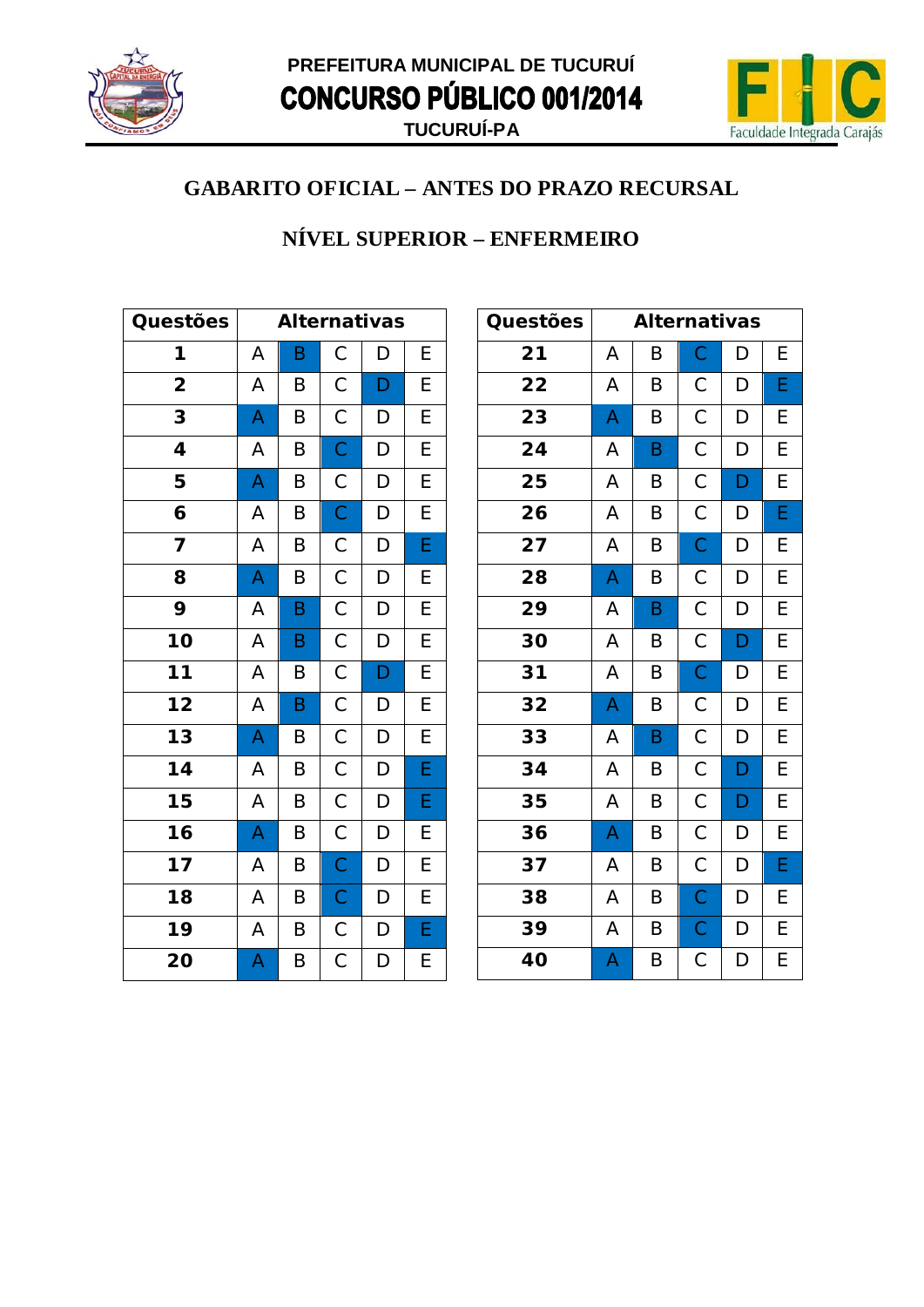



#### NÍVEL SUPERIOR - ENGENHEIRO CIVIL

| Questões                |   |   |                | <b>Alternativas</b> |                |
|-------------------------|---|---|----------------|---------------------|----------------|
| 1                       | A | B | $\mathsf C$    | D                   | E              |
| $\overline{\mathbf{2}}$ | A | B | $\mathsf C$    | D                   | E              |
| 3                       | A | B | $\overline{C}$ | D                   | E              |
| 4                       | A | B | $\overline{C}$ | D                   | E              |
| 5                       | A | B | $\mathsf{C}$   | D                   | E              |
| 6                       | A | B | $\mathsf{C}$   | $\mathsf{D}$        | E              |
| 7                       | A | B | $\mathsf{C}$   | D                   | E              |
| 8                       | A | B | $\overline{C}$ | D                   | E              |
| 9                       | A | B | $\mathsf{C}$   | $\mathsf{D}$        | E              |
| 10                      | A | B | $\overline{C}$ | D                   | $\overline{E}$ |
| $11$                    | A | B | $\mathsf{C}$   | $\mathsf{D}$        | E              |
| $\overline{12}$         | A | B | $\overline{C}$ | D                   | E              |
| $\overline{13}$         | A | B | $\overline{C}$ | D                   | $\overline{E}$ |
| 14                      | A | B | $\mathsf{C}$   | D                   | E              |
| 15                      | A | B | $\mathsf{C}$   | D                   | E              |
| 16                      | A | B | $\mathsf{C}$   | D                   | E              |
| 17                      | A | B | $\overline{C}$ | D                   | E              |
| 18                      | A | B | $\overline{C}$ | D                   | $\overline{E}$ |
| 19                      | Α | B | $\mathsf{C}$   | D                   | E              |
| 20                      | A | Β | $\mathsf C$    | D                   | E              |

| Questões |   | <b>Alternativas</b> |                |   |   |
|----------|---|---------------------|----------------|---|---|
| 21       | Α | B                   | $\mathsf C$    | D | Е |
| 22       | A | B                   | $\mathsf C$    | D | E |
| 23       | Α | B                   | $\mathsf C$    | D | E |
| 24       | A | B                   | $\mathsf C$    | D | E |
| 25       | A | B                   | $\mathsf C$    | D | E |
| 26       | A | B                   | $\mathsf C$    | D | E |
| 27       | Α | B                   | $\mathsf C$    | D | E |
| 28       | A | B                   | $\mathsf C$    | D | E |
| 29       | A | B                   | $\mathsf C$    | D | E |
| 30       | A | B                   | $\mathsf C$    | D | E |
| 31       | Α | B                   | $\mathsf C$    | D | E |
| 32       | A | B                   | $\mathsf C$    | D | E |
| 33       | Α | B                   | $\mathsf C$    | D | E |
| 34       | A | B                   | $\mathsf C$    | D | E |
| 35       | Α | B                   | $\mathsf C$    | D | E |
| 36       | Α | B                   | $\mathsf C$    | D | E |
| 37       | А | B                   | $\mathsf C$    | D | E |
| 38       | A | B                   | $\mathsf C$    | D | E |
| 39       | A | B                   | $\overline{C}$ | D | E |
| 40       | A | B                   | $\mathsf C$    | D | E |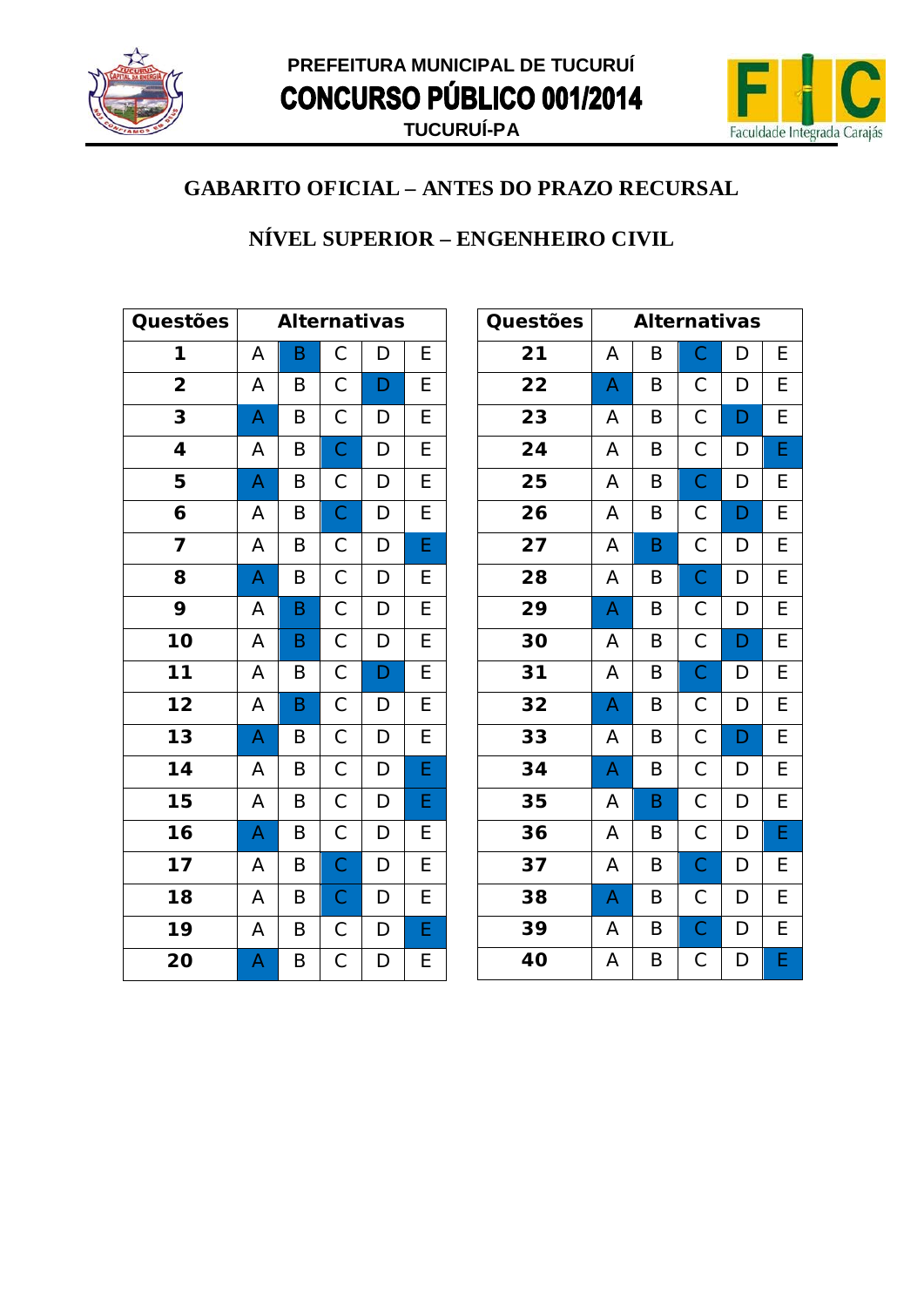



### NÍVEL SUPERIOR - FARMACÊUTICO

| Questões                |   |   |                         | <b>Alternativas</b> |                |
|-------------------------|---|---|-------------------------|---------------------|----------------|
| 1                       | A | B | $\mathsf C$             | D                   | E              |
| $\overline{\mathbf{2}}$ | A | B | $\mathsf C$             | D                   | E              |
| 3                       | A | B | $\mathsf C$             | D                   | E              |
| 4                       | A | B | $\overline{C}$          | $\mathsf D$         | E              |
| 5                       | A | B | $\mathsf{C}$            | D                   | $\overline{E}$ |
| 6                       | A | B | $\overline{C}$          | D                   | E              |
| 7                       | A | Β | $\mathsf{C}$            | D                   | E              |
| 8                       | A | B | $\overline{C}$          | D                   | E              |
| 9                       | A | B | $\mathsf{C}$            | D                   | E              |
| 10                      | A | B | $\mathsf C$             | D                   | E              |
| 11                      | A | Β | $\mathsf{C}$            | D                   | $\overline{E}$ |
| $\overline{12}$         | A | B | $\overline{\mathsf{C}}$ | D                   | $\overline{E}$ |
| $\overline{13}$         | A | B | $\mathsf C$             | D                   | $\overline{E}$ |
| 14                      | A | B | $\mathsf C$             | D                   | E              |
| 15                      | A | B | $\mathsf C$             | D                   | E              |
| 16                      | A | B | $\mathsf{C}$            | D                   | E              |
| 17                      | A | B | $\overline{C}$          | D                   | $\overline{E}$ |
| 18                      | A | B | $\mathsf{C}$            | D                   | $\overline{E}$ |
| 19                      | Α | B | $\mathsf{C}$            | D                   | E              |
| 20                      | A | Β | $\mathsf C$             | D                   | E              |

| Questões |   | <b>Alternativas</b> |                |   |   |
|----------|---|---------------------|----------------|---|---|
| 21       | А | B                   | $\overline{C}$ | D | Е |
| 22       | A | B                   | $\mathsf C$    | D | Е |
| 23       | A | B                   | $\mathsf C$    | D | E |
| 24       | A | B                   | $\mathsf{C}$   | D | E |
| 25       | A | B                   | $\overline{C}$ | D | E |
| 26       | Α | B                   | $\mathsf C$    | D | E |
| 27       | Α | B                   | $\mathsf C$    | D | E |
| 28       | A | B                   | $\mathsf C$    | D | E |
| 29       | A | B                   | $\mathsf C$    | D | E |
| 30       | A | $\sf B$             | $\mathsf C$    | D | E |
| 31       | А | B                   | $\mathsf C$    | D | E |
| 32       | A | B                   | $\overline{C}$ | D | E |
| 33       | Α | B                   | $\mathsf{C}$   | D | E |
| 34       | A | B                   | $\mathsf{C}$   | D | E |
| 35       | A | B                   | $\mathsf C$    | D | Е |
| 36       | A | B                   | $\mathsf C$    | D | E |
| 37       | A | B                   | $\mathsf C$    | D | E |
| 38       | A | B                   | $\mathsf{C}$   | D | Е |
| 39       | A | $\sf B$             | $\mathsf C$    | D | E |
| 40       | A | B                   | $\mathsf C$    | D | E |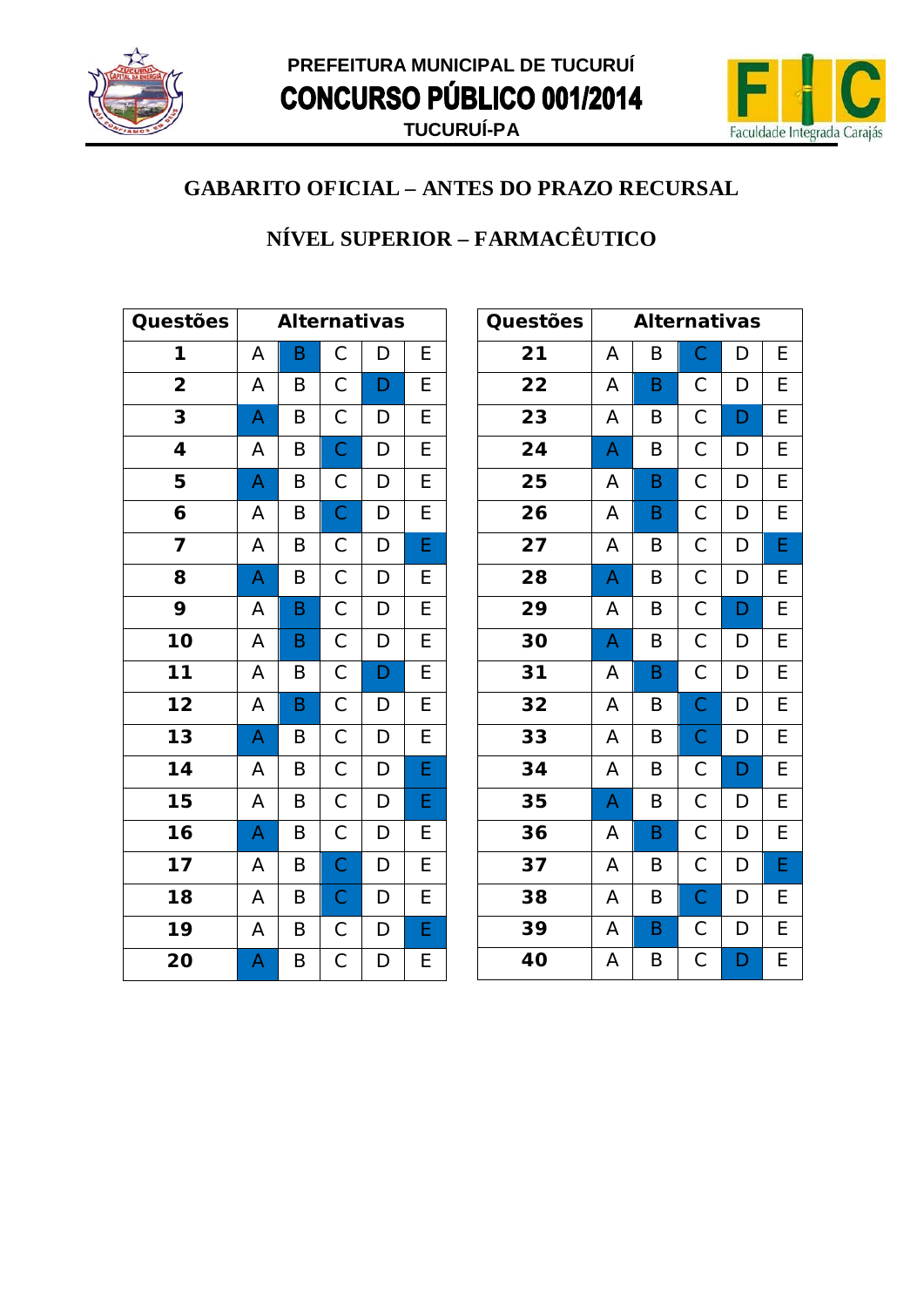



# NÍVEL SUPERIOR - FARMACÊUTICO - BIOQUÍMICO

| Questões                |                         | <b>Alternativas</b> |                |                |                |
|-------------------------|-------------------------|---------------------|----------------|----------------|----------------|
| 1                       | Α                       | Β                   | $\mathsf C$    | D              | E              |
| $\overline{\mathbf{2}}$ | A                       | B                   | $\mathsf C$    | $\mathsf{D}$   | E              |
| 3                       | A                       | B                   | $\mathsf C$    | D              | $\overline{E}$ |
| 4                       | A                       | B                   | $\overline{C}$ | $\mathsf{D}$   | $\overline{E}$ |
| 5                       | A                       | B                   | $\overline{C}$ | D              | $\overline{E}$ |
| 6                       | A                       | B                   | $\overline{C}$ | $\mathsf{D}$   | $\overline{E}$ |
| $\overline{\mathbf{z}}$ | A                       | B                   | $\overline{C}$ | D              | E              |
| 8                       | $\overline{\mathsf{A}}$ | B                   | $\overline{C}$ | $\mathsf{D}$   | E              |
| 9                       | A                       | B                   | $\overline{C}$ | $\mathsf{D}$   | $\overline{E}$ |
| 10                      | A                       | B                   | $\overline{C}$ | D              | $\overline{E}$ |
| $\overline{11}$         | A                       | Β                   | $\overline{C}$ | $\mathsf{D}$   | $\overline{E}$ |
| $\overline{12}$         | A                       | B                   | $\overline{C}$ | $\overline{D}$ | $\overline{E}$ |
| $\overline{13}$         | A                       | B                   | $\overline{C}$ | D              | $\overline{E}$ |
| $\overline{14}$         | A                       | B                   | $\overline{C}$ | D              | E              |
| $\overline{15}$         | A                       | B                   | $\overline{C}$ | $\overline{D}$ | E              |
| $\overline{16}$         | A                       | B                   | $\overline{C}$ | D              | E              |
| $\overline{17}$         | A                       | B                   | $\overline{C}$ | D              | $\overline{E}$ |
| 18                      | A                       | B                   | $\mathsf{C}$   | D              | $\overline{E}$ |
| 19                      | A                       | B                   | $\mathsf{C}$   | $\mathsf{D}$   | E              |
| 20                      | A                       | Β                   | $\mathsf C$    | D              | E              |

| Questões |   | <b>Alternativas</b> |             |   |   |
|----------|---|---------------------|-------------|---|---|
| 21       | Α | B                   | С           | D | Е |
| 22       | A | B                   | С           | D | Е |
| 23       | A | B                   | $\mathsf C$ | D | E |
| 24       | Α | B                   | $\mathsf C$ | D | Е |
| 25       | A | $\sf B$             | $\mathsf C$ | D | E |
| 26       | A | B                   | $\mathsf C$ | D | E |
| 27       | A | $\sf B$             | $\mathsf C$ | D | E |
| 28       | A | B                   | $\mathsf C$ | D | E |
| 29       | A | B                   | $\mathsf C$ | D | E |
| 30       | A | B                   | $\mathsf C$ | D | Е |
| 31       | A | $\sf B$             | $\mathsf C$ | D | E |
| 32       | A | B                   | $\mathsf C$ | D | E |
| 33       | A | B                   | $\mathsf C$ | D | Е |
| 34       | A | $\mathsf B$         | $\mathsf C$ | D | E |
| 35       | A | B                   | $\mathsf C$ | D | E |
| 36       | Α | B                   | $\mathsf C$ | D | E |
| 37       | Α | B                   | С           | D | E |
| 38       | A | B                   | $\mathsf C$ | D | E |
| 39       | A | $\sf B$             | $\mathsf C$ | D | E |
| 40       | A | B                   | $\mathsf C$ | D | E |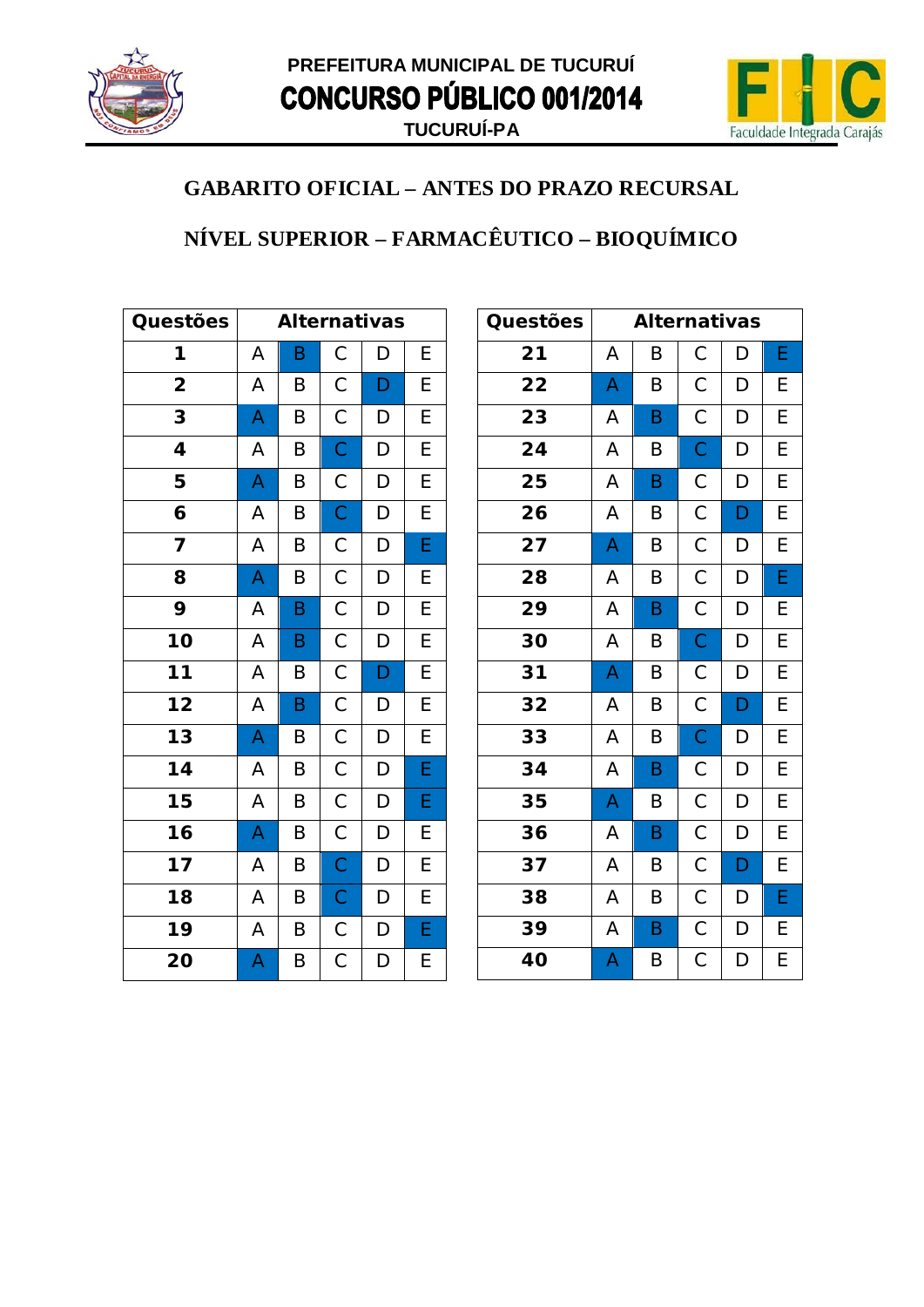



#### NÍVEL SUPERIOR - FISIOTERAPEUTA

| Questões                |   | <b>Alternativas</b> |                         |             |                |  |
|-------------------------|---|---------------------|-------------------------|-------------|----------------|--|
| 1                       | A | B                   | $\mathsf C$             | D           | E              |  |
| $\overline{\mathbf{2}}$ | A | B                   | $\mathsf C$             | D           | E              |  |
| 3                       | A | B                   | $\mathsf C$             | D           | E              |  |
| 4                       | A | B                   | $\overline{C}$          | $\mathsf D$ | E              |  |
| 5                       | A | B                   | $\mathsf{C}$            | D           | $\overline{E}$ |  |
| 6                       | A | B                   | $\overline{C}$          | D           | E              |  |
| 7                       | A | Β                   | $\mathsf{C}$            | D           | E              |  |
| 8                       | A | B                   | $\overline{C}$          | D           | E              |  |
| 9                       | A | B                   | $\mathsf{C}$            | D           | E              |  |
| 10                      | A | B                   | $\mathsf C$             | D           | E              |  |
| 11                      | A | Β                   | $\mathsf{C}$            | D           | $\overline{E}$ |  |
| $\overline{12}$         | A | B                   | $\overline{\mathsf{C}}$ | D           | $\overline{E}$ |  |
| $\overline{13}$         | A | B                   | $\mathsf C$             | D           | $\overline{E}$ |  |
| 14                      | A | B                   | $\mathsf C$             | D           | E              |  |
| 15                      | A | B                   | $\mathsf C$             | D           | E              |  |
| 16                      | A | B                   | $\mathsf{C}$            | D           | E              |  |
| 17                      | A | B                   | $\overline{C}$          | D           | $\overline{E}$ |  |
| 18                      | A | B                   | $\mathsf{C}$            | D           | $\overline{E}$ |  |
| 19                      | Α | B                   | $\mathsf{C}$            | D           | E              |  |
| 20                      | A | Β                   | $\mathsf C$             | D           | E              |  |

| Questões |   | <b>Alternativas</b> |                |   |   |
|----------|---|---------------------|----------------|---|---|
| 21       | A | B                   | $\mathsf C$    | D | Ε |
| 22       | Α | B                   | $\mathsf{C}$   | D | E |
| 23       | A | B                   | С              | D | E |
| 24       | А | B                   | $\mathsf C$    | D | E |
| 25       | A | B                   | $\mathsf{C}$   | D | E |
| 26       | Α | B                   | $\mathsf{C}$   | D | E |
| 27       | A | B                   | $\mathsf{C}$   | D | E |
| 28       | Α | B                   | $\mathsf{C}$   | D | E |
| 29       | A | B                   | $\overline{C}$ | D | E |
| 30       | A | B                   | $\mathsf C$    | D | E |
| 31       | А | B                   | $\mathsf C$    | D | E |
| 32       | A | B                   | $\mathsf C$    | D | E |
| 33       | Α | B                   | $\mathsf{C}$   | D | E |
| 34       | A | B                   | $\overline{C}$ | D | E |
| 35       | Α | B                   | $\mathsf{C}$   | D | E |
| 36       | Α | B                   | $\overline{C}$ | D | E |
| 37       | Α | B                   | $\mathsf C$    | D | E |
| 38       | A | B                   | $\mathsf C$    | D | E |
| 39       | A | B                   | $\mathsf C$    | D | E |
| 40       | A | B                   | $\mathsf C$    | D | E |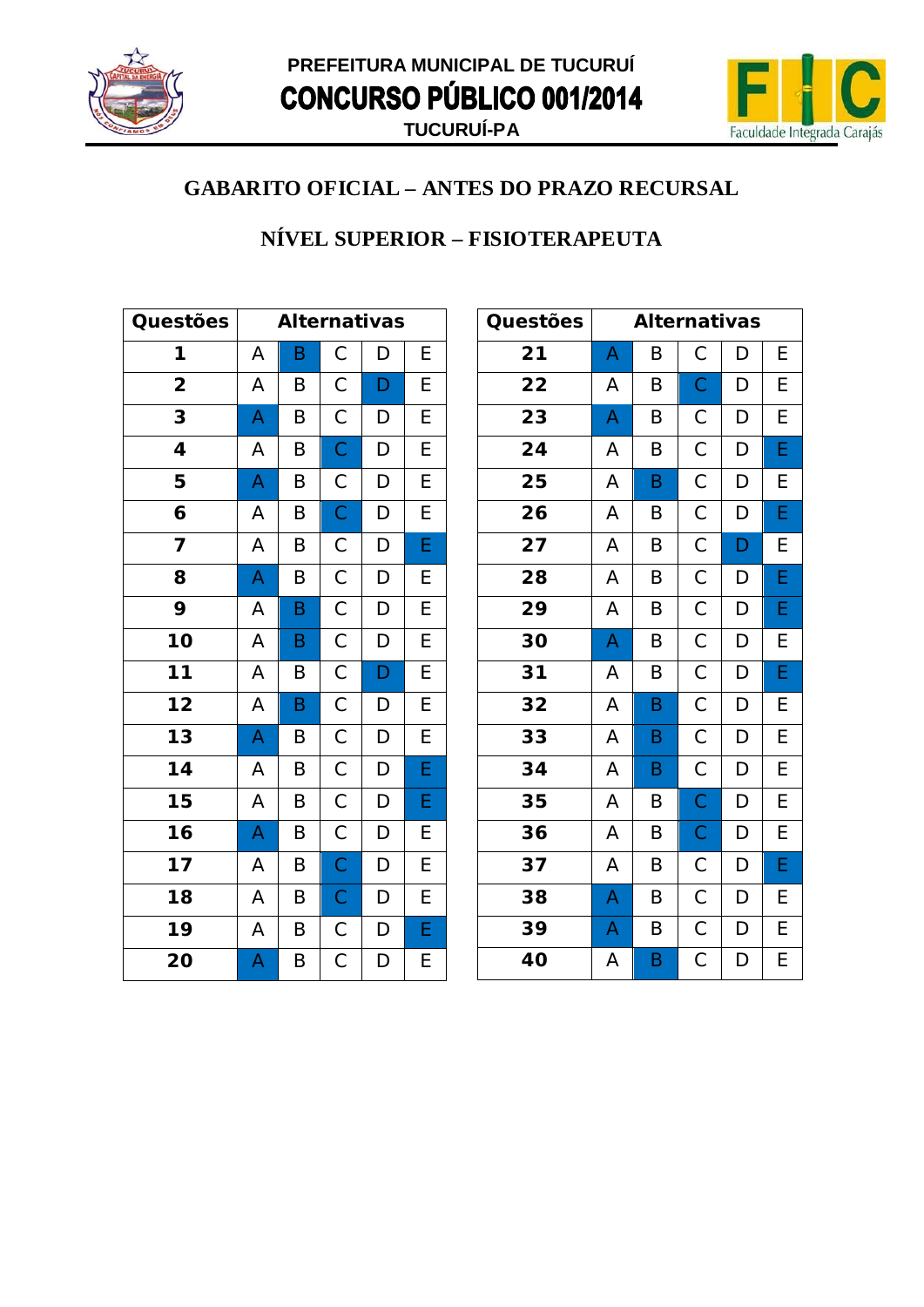



### NÍVEL SUPERIOR - FONOAUDIÓLOGO

| Questões                |   |   |                | <b>Alternativas</b> |                |
|-------------------------|---|---|----------------|---------------------|----------------|
| 1                       | A | B | $\mathsf{C}$   | D                   | E              |
| $\overline{\mathbf{2}}$ | A | B | $\mathsf C$    | D                   | E              |
| 3                       | A | B | $\mathsf C$    | D                   | E              |
| 4                       | A | B | $\overline{C}$ | $\mathsf D$         | $\overline{E}$ |
| 5                       | A | B | $\mathsf{C}$   | D                   | $\overline{E}$ |
| 6                       | A | B | $\overline{C}$ | D                   | E              |
| 7                       | A | Β | $\mathsf{C}$   | D                   | E              |
| 8                       | A | B | $\overline{C}$ | D                   | E              |
| 9                       | A | B | $\overline{C}$ | D                   | E              |
| 10                      | A | B | $\overline{C}$ | D                   | $\overline{E}$ |
| $\overline{11}$         | A | B | $\overline{C}$ | D                   | $\overline{E}$ |
| $\overline{12}$         | A | B | $\overline{C}$ | D                   | $\overline{E}$ |
| $\overline{13}$         | A | B | $\mathsf C$    | D                   | $\overline{E}$ |
| $14$                    | A | B | $\mathsf{C}$   | D                   | $\overline{E}$ |
| 15                      | A | B | $\mathsf C$    | $\mathsf D$         | E              |
| 16                      | A | B | $\mathsf{C}$   | D                   | E              |
| $\overline{17}$         | A | B | $\overline{C}$ | D                   | $\overline{E}$ |
| 18                      | A | B | $\mathsf{C}$   | D                   | $\overline{E}$ |
| 19                      | A | B | $\mathsf{C}$   | D                   | E              |
| 20                      | A | Β | $\mathsf C$    | D                   | E              |

| Questões |   | <b>Alternativas</b> |                |   |   |
|----------|---|---------------------|----------------|---|---|
| 21       | А | B                   | С              | D | Ε |
| 22       | А | B                   | $\mathsf{C}$   | D | Е |
| 23       | A | B                   | $\mathsf C$    | D | E |
| 24       | Α | B                   | $\mathsf{C}$   | D | E |
| 25       | A | B                   | $\overline{C}$ | D | E |
| 26       | Α | B                   | $\mathsf C$    | D | E |
| 27       | Α | B                   | $\mathsf C$    | D | E |
| 28       | А | B                   | $\mathsf C$    | D | E |
| 29       | A | B                   | $\mathsf C$    | D | E |
| 30       | A | $\sf B$             | $\mathsf C$    | D | E |
| 31       | А | B                   | $\mathsf C$    | D | E |
| 32       | Α | B                   | $\mathsf C$    | D | E |
| 33       | Α | B                   | $\mathsf C$    | D | E |
| 34       | A | B                   | $\mathsf{C}$   | D | E |
| 35       | А | B                   | $\mathsf C$    | D | E |
| 36       | А | B                   | $\mathsf C$    | D | E |
| 37       | A | B                   | $\mathsf C$    | D | E |
| 38       | A | B                   | $\mathsf{C}$   | D | E |
| 39       | A | B                   | $\mathsf C$    | D | E |
| 40       | A | B                   | С              | D | E |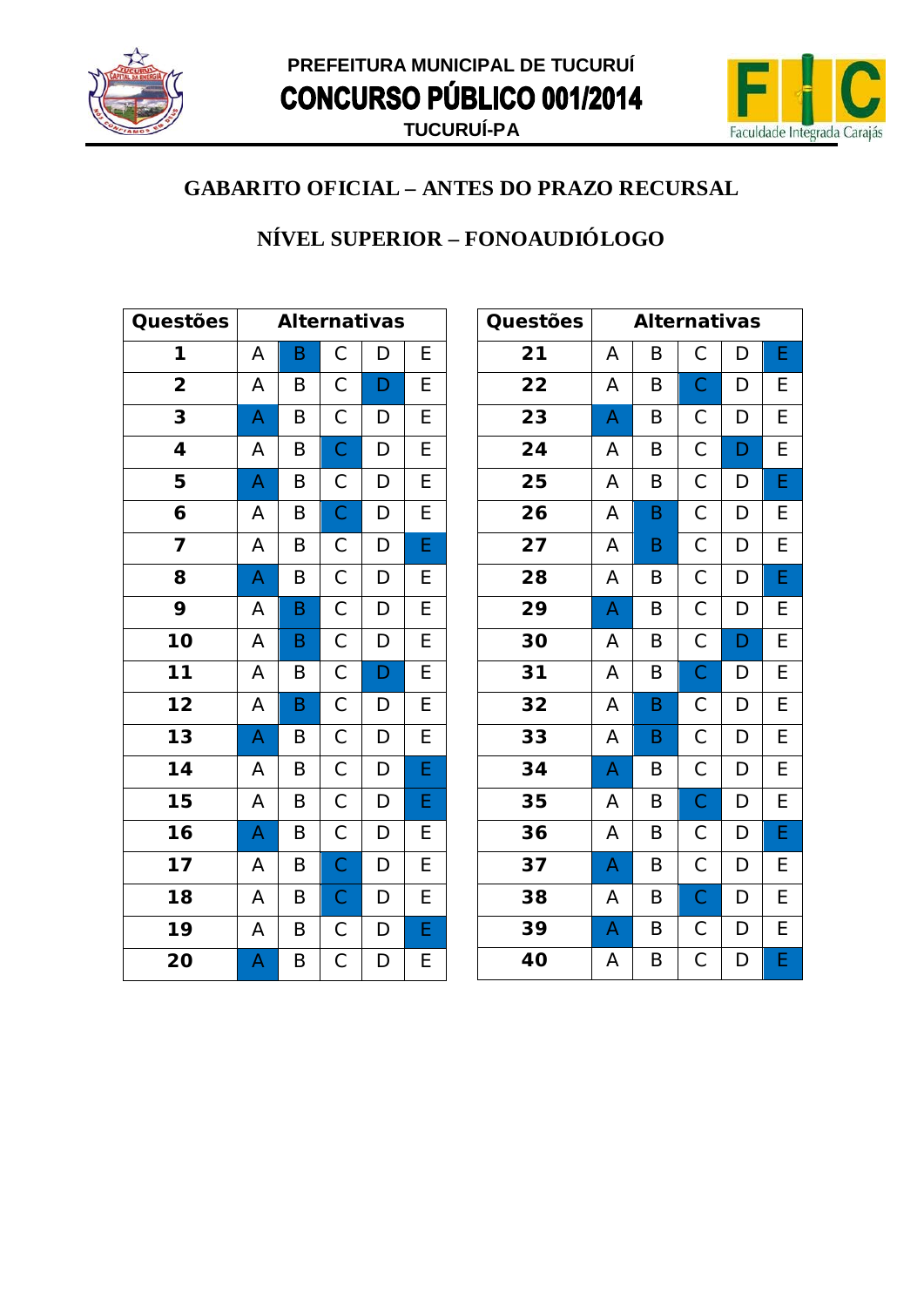



#### NÍVEL FUNDAMENTAL COMPLETO - AUXILIAR ADMINISTRATIVO e **AUXILIAR DE ODONTOLOGIA**

| Questões        |   | <b>Alternativas</b> |                |   |                |  |
|-----------------|---|---------------------|----------------|---|----------------|--|
| 1               | A | B                   | $\mathsf C$    | D | E              |  |
| 2               | A | B                   | $\overline{C}$ | D | E              |  |
| 3               | A | B                   | $\mathsf C$    | D | E              |  |
| 4               | A | B                   | $\mathsf C$    | D | E              |  |
| 5               | A | B                   | $\mathsf C$    | D | E              |  |
| 6               | A | B                   | $\mathsf C$    | D | E              |  |
| 7               | A | B                   | $\mathsf C$    | D | $\overline{E}$ |  |
| 8               | A | B                   | $\mathsf C$    | D | E              |  |
| 9               | A | B                   | $\mathsf{C}$   | D | Ė              |  |
| 10              | A | B                   | $\mathsf C$    | D | E              |  |
| 11              | A | Β                   | $\mathsf{C}$   | D | E              |  |
| $\overline{12}$ | A | B                   | $\overline{C}$ | D | E              |  |
| $\overline{1}3$ | A | B                   | $\mathsf{C}$   | D | E              |  |
| 14              | A | B                   | $\mathsf{C}$   | D | E              |  |
| 15              | A | B                   | $\mathsf{C}$   | D | E              |  |
| $\overline{16}$ | A | B                   | $\mathsf C$    | D | E              |  |
| 17              | A | B                   | $\mathsf C$    | D | E              |  |
| 18              | A | B                   | $\mathsf C$    | D | E              |  |
| 19              | A | B                   | $\mathsf{C}$   | D | E              |  |
| 20              | A | B                   | $\mathsf C$    | D | Ė              |  |

| Questões |   | <b>Alternativas</b> |                         |   |   |
|----------|---|---------------------|-------------------------|---|---|
| 21       | Α | Β                   | $\mathsf C$             | D | Е |
| 22       | А | B                   | С                       | D | E |
| 23       | A | B                   | $\mathsf C$             | D | E |
| 24       | A | B                   | $\mathsf C$             | D | Е |
| 25       | A | B                   | $\overline{C}$          | D | E |
| 26       | А | B                   | $\mathsf C$             | D | Е |
| 27       | Α | B                   | $\mathsf C$             | D | E |
| 28       | А | B                   | $\mathsf C$             | D | E |
| 29       | A | B                   | $\mathsf C$             | D | Е |
| 30       | A | B                   | $\mathsf C$             | D | E |
| 31       | A | B                   | $\mathsf C$             | D | E |
| 32       | Α | B                   | $\mathsf C$             | D | E |
| 33       | А | B                   | $\mathsf C$             | D | E |
| 34       | Α | B                   | $\mathsf C$             | D | E |
| 35       | A | B                   | $\mathsf C$             | D | Е |
| 36       | А | B                   | $\mathsf C$             | D | E |
| 37       | A | B                   | $\mathsf C$             | D | Е |
| 38       | Α | B                   | $\mathsf C$             | D | Е |
| 39       | A | B                   | $\mathsf C$             | D | E |
| 40       | A | B                   | $\overline{\mathrm{C}}$ | D | E |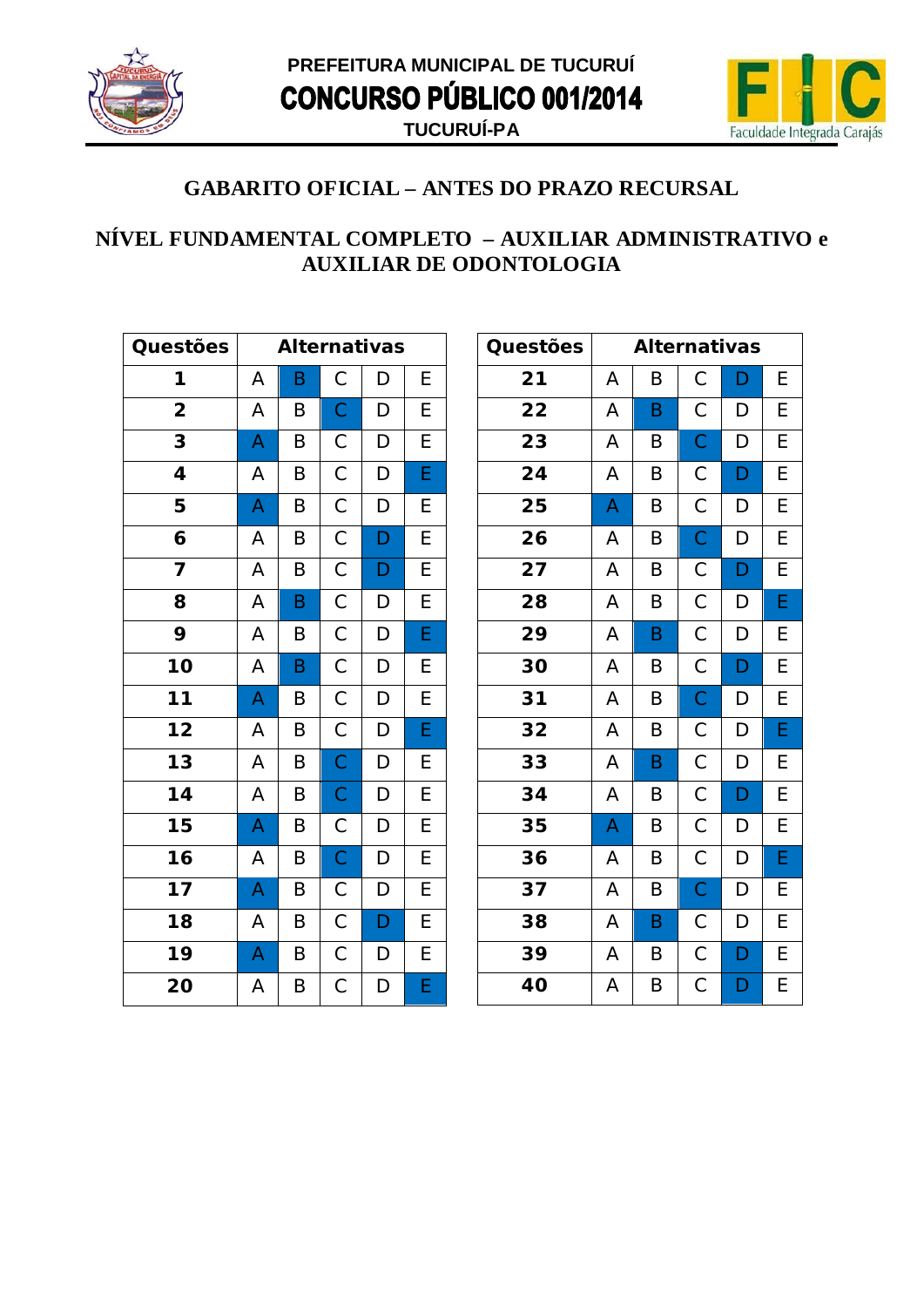



#### NÍVEL FUNDAMENTAL INCOMPLETO (ATÉ O 5° ANO) – COZINHEIRO, MERENDEIRA, MOTORISTA DE VEÍCULOS LEVES e MOTORISTA DE **VEÍCULOS PESADOS**

| Questões                |   | <b>Alternativas</b> |                |   |                |  |
|-------------------------|---|---------------------|----------------|---|----------------|--|
| 1                       | Α | Β                   | $\mathsf C$    | D | E              |  |
| $\overline{\mathbf{2}}$ | A | B                   | $\overline{C}$ | D | E              |  |
| 3                       | A | B                   | $\mathsf C$    | D | E              |  |
| 4                       | A | B                   | $\mathsf{C}$   | D | Ė              |  |
| 5                       | A | B                   | $\mathsf{C}$   | D | E              |  |
| 6                       | A | B                   | $\mathsf{C}$   | D | E              |  |
| 7                       | A | B                   | $\mathsf C$    | D | E              |  |
| 8                       | A | B                   | $\overline{C}$ | D | E              |  |
| 9                       | A | B                   | $\mathsf{C}$   | D | E              |  |
| 10                      | A | B                   | $\overline{C}$ | D | E              |  |
| 11                      | A | B                   | $\mathsf{C}$   | D | E              |  |
| $\overline{12}$         | A | B                   | $\overline{C}$ | D | $\overline{E}$ |  |
| $\overline{13}$         | A | B                   | $\mathsf{C}$   | D | E              |  |
| 14                      | A | B                   | $\mathsf{C}$   | D | Ė              |  |
| 15                      | A | B                   | $\mathsf{C}$   | D | E              |  |
| $\overline{16}$         | A | B                   | $\overline{C}$ | D | E              |  |
| 17                      | A | B                   | $\overline{C}$ | D | E              |  |
| 18                      | A | B                   | $\mathsf{C}$   | D | Ė              |  |
| 19                      | A | B                   | $\overline{C}$ | D | E              |  |
| 20                      | A | B                   | $\mathsf C$    | D | E              |  |

| Questões |   | <b>Alternativas</b> |                |   |   |
|----------|---|---------------------|----------------|---|---|
| 21       | Α | B                   | С              | D | Е |
| 22       | Α | B                   | С              | D | Е |
| 23       | A | B                   | $\mathsf C$    | D | E |
| 24       | A | B                   | $\mathsf C$    | D | E |
| 25       | A | B                   | $\overline{C}$ | D | Е |
| 26       | A | B                   | $\mathsf C$    | D | E |
| 27       | А | B                   | С              | D | E |
| 28       | Α | B                   | $\mathsf C$    | D | E |
| 29       | A | B                   | С              | D | Е |
| 30       | A | B                   | $\mathsf C$    | D | E |
| 31       | Α | B                   | $\mathsf C$    | D | Е |
| 32       | Α | B                   | $\mathsf C$    | D | E |
| 33       | A | B                   | С              | D | Е |
| 34       | A | B                   | $\mathsf C$    | D | E |
| 35       | A | B                   | $\mathsf C$    | D | Е |
| 36       | A | B                   | $\mathsf C$    | D | E |
| 37       | А | B                   | $\mathsf C$    | D | E |
| 38       | A | B                   | С              | D | Е |
| 39       | A | B                   | $\mathsf C$    | D | E |
| 40       | A | B                   | $\mathsf{C}$   | D | E |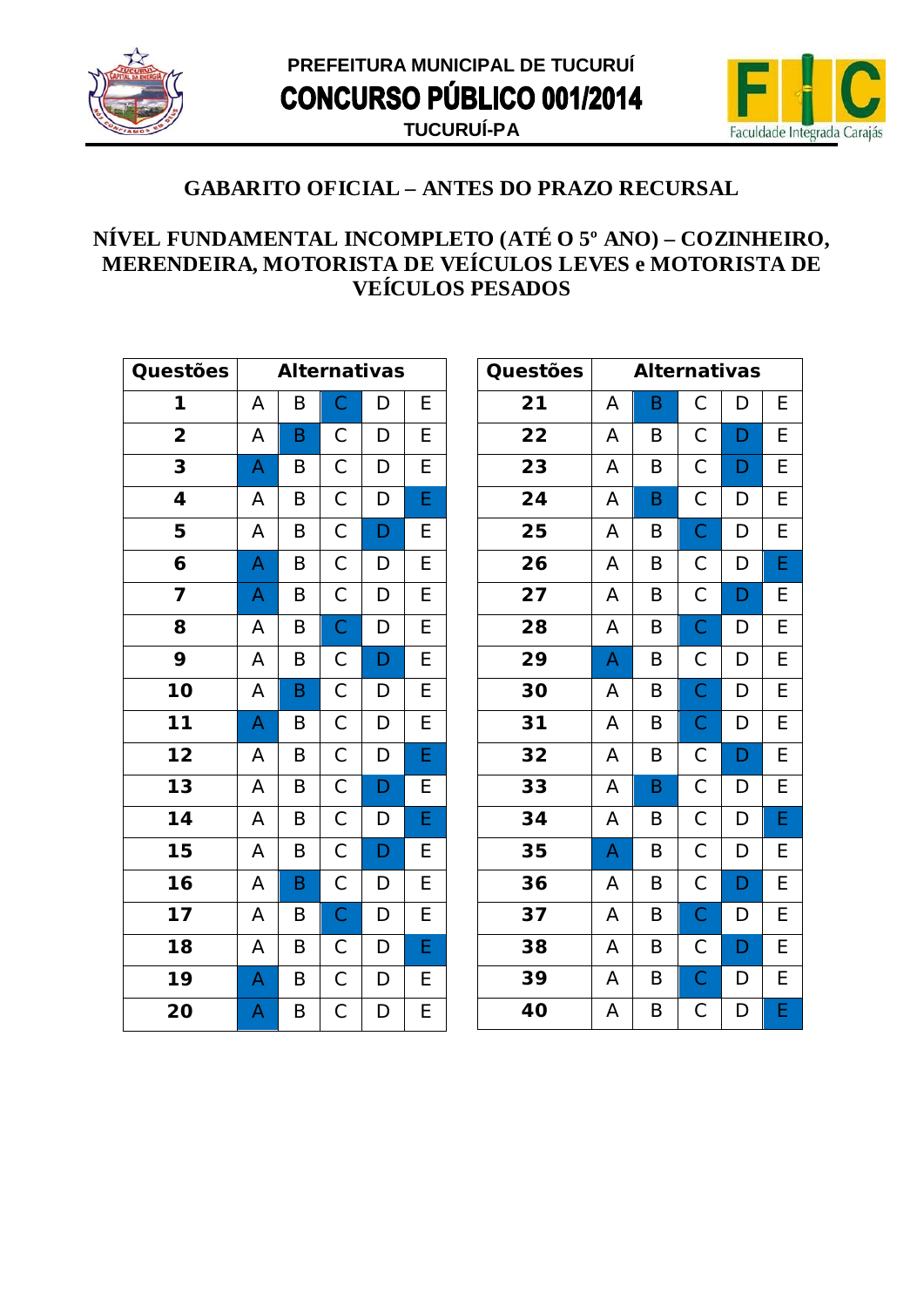



# NÍVEL MÉDIO e TÉCNICO - ASSISTENTE ADIMINISTRATIVO, ASSISTENTE DE BIBLIOTECA, TÉC. EM ENFERMAGEM, TÉC. EM LABORATÓRIO, TÉC. EM RADIOLOGIA e TÉC. EM SANEAMENTO

| Questões                |   |   |             | <b>Alternativas</b> |   |
|-------------------------|---|---|-------------|---------------------|---|
| 1                       | A | B | C           | D                   | Е |
| $\overline{\mathbf{2}}$ | A | B | С           | D                   | E |
| 3                       | A | B | $\mathsf C$ | D                   | E |
| 4                       | A | B | С           | D                   | Е |
| 5                       | A | B | $\mathsf C$ | D                   | E |
| 6                       | А | B | С           | D                   | E |
| 7                       | A | B | $\mathsf C$ | D                   | E |
| 8                       | A | B | $\mathsf C$ | D                   | E |
| 9                       | А | B | $\mathsf C$ | D                   | E |
| 10                      | A | B | $\mathsf C$ | D                   | E |
| 11                      | A | B | С           | D                   | Е |
| 12                      | A | B | $\mathsf C$ | D                   | E |
| 13                      | A | B | $\mathsf C$ | D                   | E |
| 14                      | A | B | С           | D                   | E |
| 15                      | A | B | $\mathsf C$ | D                   | E |
| 16                      | A | B | $\mathsf C$ | D                   | E |
| 17                      | A | B | $\mathbf C$ | D                   | E |
| 18                      | A | B | С           | D                   | E |
| 19                      | A | B | $\mathsf C$ | D                   | E |
| 20                      | Α | B | С           | D                   | Ε |

| Questões |                | <b>Alternativas</b>     |                |                                  |   |
|----------|----------------|-------------------------|----------------|----------------------------------|---|
| 21       | А              | B                       | $\mathsf C$    | D                                | Е |
| 22       | А              | B                       | С              | D                                | Е |
| 23       | Α              | B                       | $\mathsf{C}$   | D                                | E |
| 24       | A              | B                       | $\mathsf C$    | D                                | E |
| 25       | A              | B                       | $\mathsf C$    | D                                | E |
| 26       | A              | $\sf B$                 | $\overline{C}$ | D                                | E |
| 27       | A              | B                       | $\mathsf C$    | D                                | E |
| 28       | Α              | B                       | $\mathsf C$    | D                                | E |
| 29       | А              | B                       | $\mathsf C$    | D                                | Е |
| 30       | A              | B                       | $\mathsf{C}$   | D                                | E |
| 31       | A              | B                       | $\mathsf{C}$   | D                                | E |
| 32       | A              | B                       | $\mathsf C$    | D                                | E |
| 33       | A              | B                       | $\overline{C}$ | $\begin{array}{c} \n\end{array}$ | E |
| 34       | A              | B                       | $\mathsf{C}$   | D                                | E |
| 35       | A              | B                       | $\mathsf{C}$   | D                                | E |
| 36       | A              | B                       | $\mathsf C$    | $\mathsf D$                      | E |
| 37       | А              | B                       | $\mathsf C$    | D                                | E |
| 38       | А              | B                       | $\mathsf{C}$   | D                                | E |
| 39       | Α              | B                       | $\mathsf{C}$   | $\mathsf{D}$                     | E |
| 40       | $\overline{A}$ | $\overline{\mathsf{B}}$ | $\overline{C}$ | $\overline{D}$                   | E |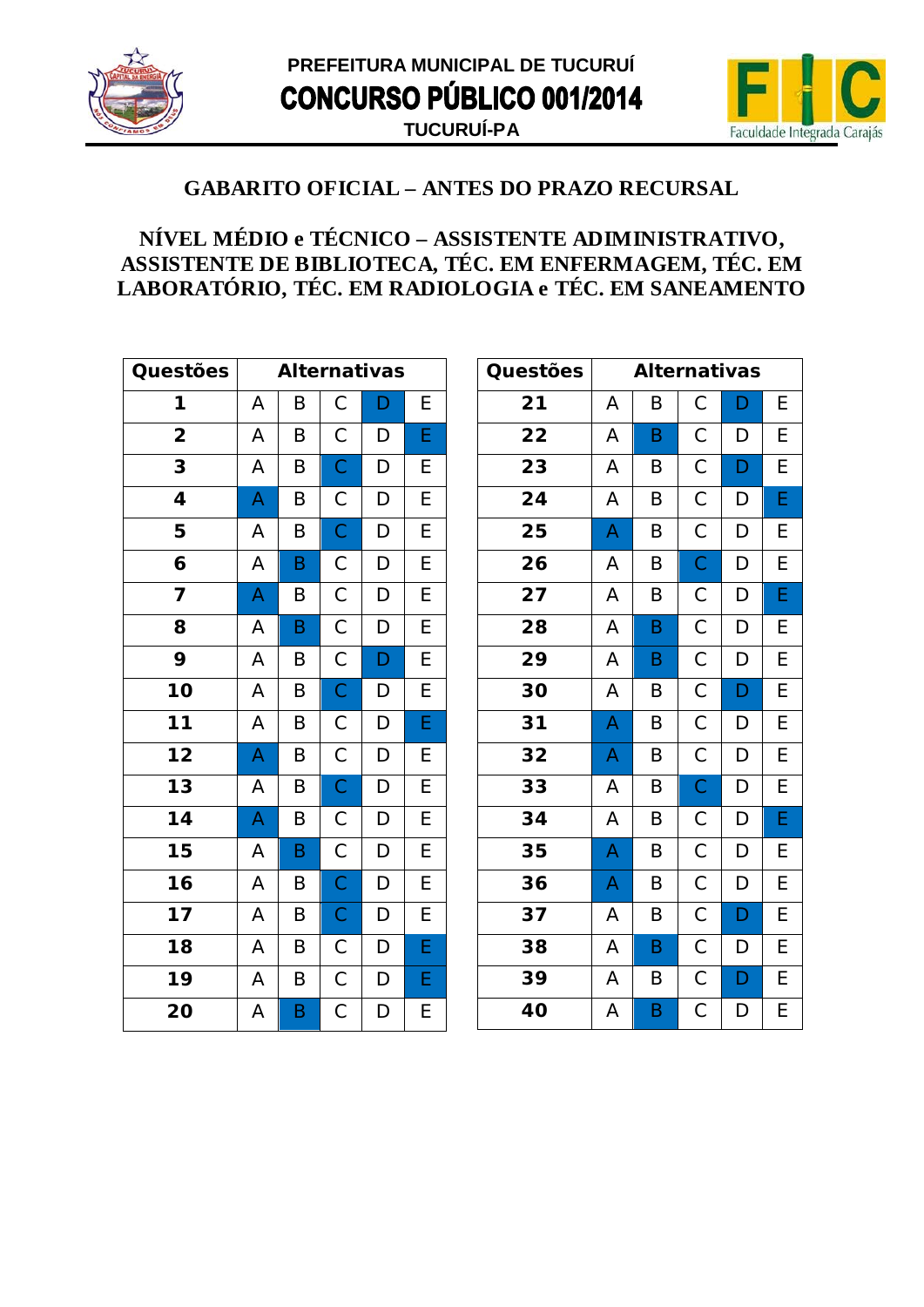



### NÍVEL SUPERIOR - NUTRICIONISTA

| Questões                |   | <b>Alternativas</b> |                |   |                |  |
|-------------------------|---|---------------------|----------------|---|----------------|--|
| 1                       | A | B                   | $\mathsf C$    | D | E              |  |
| $\overline{\mathbf{2}}$ | Α | B                   | $\mathsf C$    | D | E              |  |
| 3                       | A | B                   | $\mathsf C$    | D | $\overline{E}$ |  |
| 4                       | A | B                   | $\overline{C}$ | D | $\overline{E}$ |  |
| 5                       | A | B                   | $\mathsf{C}$   | D | E              |  |
| 6                       | A | B                   | $\overline{C}$ | D | $\overline{E}$ |  |
| 7                       | Α | Β                   | $\mathsf{C}$   | D | E              |  |
| 8                       | A | B                   | $\overline{C}$ | D | E              |  |
| 9                       | A | B                   | $\overline{C}$ | D | $\overline{E}$ |  |
| 10                      | A | B                   | $\mathsf{C}$   | D | $\overline{E}$ |  |
| 11                      | A | B                   | $\mathsf{C}$   | D | $\overline{E}$ |  |
| $\overline{12}$         | A | B                   | $\overline{C}$ | D | $\overline{E}$ |  |
| $\overline{13}$         | A | B                   | $\overline{C}$ | D | $\overline{E}$ |  |
| 14                      | A | B                   | $\mathsf C$    | D | E              |  |
| 15                      | Α | B                   | $\mathsf{C}$   | D | E              |  |
| 16                      | A | B                   | $\overline{C}$ | D | E              |  |
| 17                      | A | B                   | $\overline{C}$ | D | $\overline{E}$ |  |
| 18                      | A | B                   | $\overline{C}$ | D | $\overline{E}$ |  |
| 19                      | Α | B                   | $\mathsf{C}$   | D | E              |  |
| 20                      | A | Β                   | $\mathsf C$    | D | E              |  |

| Questões |   | <b>Alternativas</b> |                |             |   |
|----------|---|---------------------|----------------|-------------|---|
| 21       | А | B                   | $\mathsf{C}$   | D           | Ε |
| 22       | Α | B                   | $\mathsf C$    | D           | E |
| 23       | A | B                   | $\mathsf C$    | D           | E |
| 24       | Α | B                   | $\mathsf{C}$   | D           | E |
| 25       | A | B                   | $\overline{C}$ | D           | E |
| 26       | Α | B                   | $\mathsf{C}$   | $\mathsf D$ | Е |
| 27       | A | B                   | $\mathsf C$    | D           | E |
| 28       | Α | B                   | $\mathsf{C}$   | D           | E |
| 29       | A | B                   | $\mathsf{C}$   | D           | E |
| 30       | A | B                   | $\mathsf{C}$   | D           | E |
| 31       | Α | B                   | $\overline{C}$ | D           | E |
| 32       | Α | B                   | $\mathsf{C}$   | D           | E |
| 33       | Α | B                   | $\overline{C}$ | D           | E |
| 34       | A | B                   | $\overline{C}$ | D           | E |
| 35       | Α | B                   | $\mathsf C$    | $\mathsf D$ | E |
| 36       | Α | B                   | $\overline{C}$ | D           | E |
| 37       | Α | B                   | $\mathsf C$    | D           | E |
| 38       | A | B                   | $\mathsf C$    | D           | E |
| 39       | A | B                   | $\mathsf C$    | $\mathsf D$ | E |
| 40       | A | B                   | $\mathsf C$    | D           | E |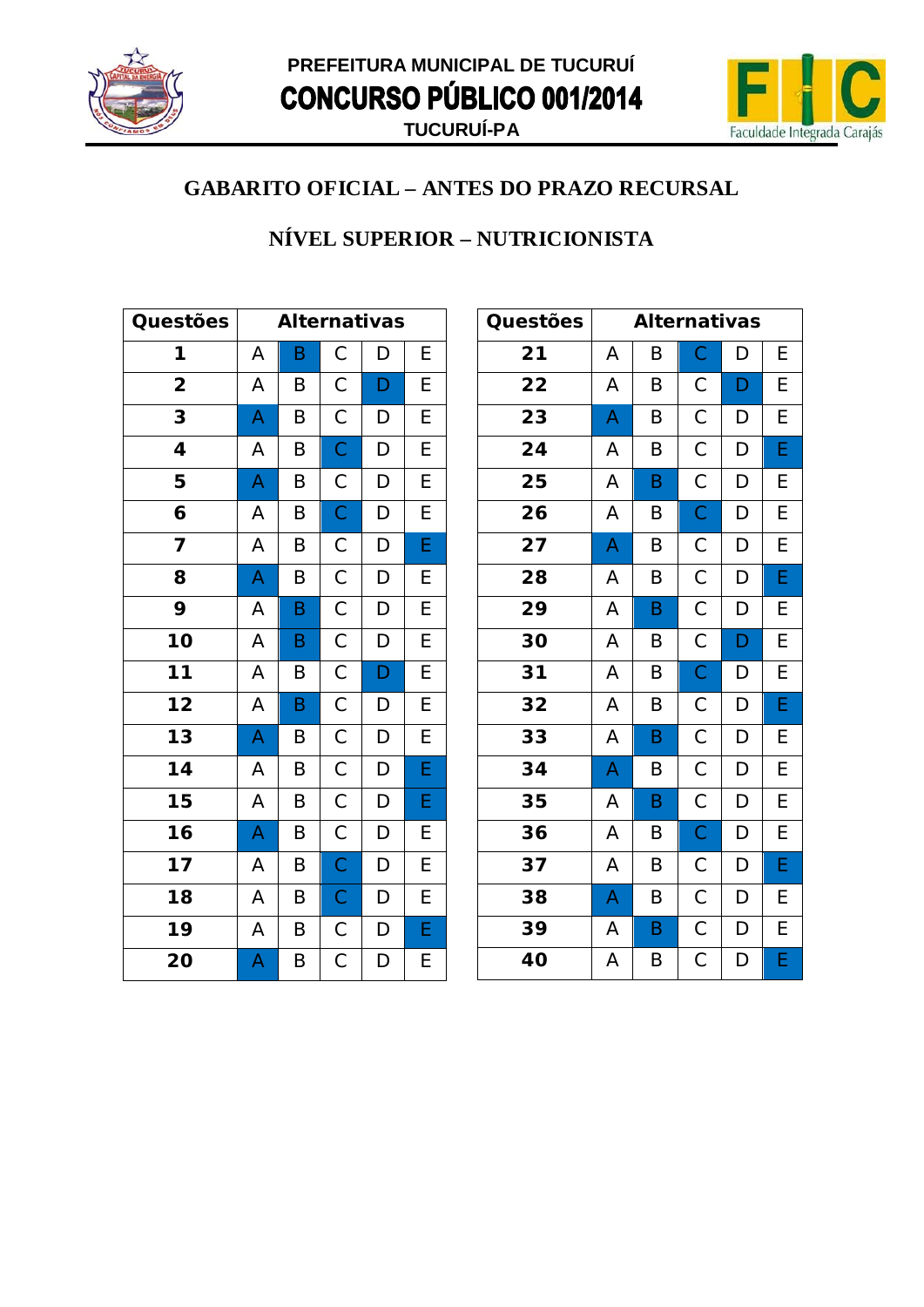



### NÍVEL SUPERIOR - ODONTÓLOGO

| Questões                |   | <b>Alternativas</b> |                |              |                |  |
|-------------------------|---|---------------------|----------------|--------------|----------------|--|
| 1                       | A | B                   | $\mathsf C$    | D            | E              |  |
| $\overline{\mathbf{2}}$ | A | B                   | $\mathsf C$    | D            | E              |  |
| 3                       | A | B                   | $\mathsf C$    | D            | $\overline{E}$ |  |
| 4                       | A | B                   | $\overline{C}$ | D            | E              |  |
| 5                       | A | B                   | $\mathsf{C}$   | D            | E              |  |
| 6                       | A | B                   | $\mathsf{C}$   | $\mathsf{D}$ | $\overline{E}$ |  |
| 7                       | A | Β                   | $\mathsf{C}$   | D            | E              |  |
| 8                       | A | B                   | $\mathsf C$    | D            | E              |  |
| 9                       | A | B                   | $\mathsf{C}$   | D            | E              |  |
| 10                      | A | B                   | $\overline{C}$ | D            | $\overline{E}$ |  |
| $11$                    | A | B                   | $\mathsf C$    | D            | E              |  |
| $\overline{12}$         | A | B                   | $\overline{C}$ | D            | E              |  |
| $\overline{13}$         | A | B                   | $\overline{C}$ | D            | $\overline{E}$ |  |
| 14                      | A | B                   | $\mathsf C$    | D            | E              |  |
| 15                      | A | B                   | $\mathsf C$    | D            | E              |  |
| 16                      | A | B                   | $\mathsf{C}$   | D            | E              |  |
| 17                      | A | B                   | $\overline{C}$ | D            | $\overline{E}$ |  |
| 18                      | A | B                   | $\overline{C}$ | D            | $\overline{E}$ |  |
| 19                      | Α | B                   | $\mathsf{C}$   | D            | E              |  |
| 20                      | A | Β                   | $\mathsf C$    | D            | E              |  |

| Questões |   | <b>Alternativas</b> |                       |   |   |
|----------|---|---------------------|-----------------------|---|---|
| 21       | Α | B                   | $\mathsf C$           | D | Ε |
| 22       | A | B                   | $\mathsf C$           | D | E |
| 23       | A | B                   | $\mathsf C$           | D | E |
| 24       | А | B                   | $\mathsf{C}$          | D | Ε |
| 25       | A | B                   | $\mathsf C$           | D | E |
| 26       | A | B                   | $\mathsf C$           | D | Е |
| 27       | А | B                   | $\mathsf C$           | D | E |
| 28       | А | B                   | $\mathsf C$           | D | Е |
| 29       | A | B                   | $\mathsf C$           | D | E |
| 30       | A | B                   | $\mathsf C$           | D | E |
| 31       | A | $\sf B$             | $\mathsf C$           | D | E |
| 32       | А | B                   | $\mathsf C$           | D | E |
| 33       | A | B                   | $\mathsf{C}$          | D | E |
| 34       | A | B                   | $\mathsf{C}$          | D | E |
| 35       | A | B                   | $\mathsf C$           | D | E |
| 36       | A | B                   | $\mathsf C$           | D | E |
| 37       | Α | B                   | $\mathsf C$           | D | E |
| 38       | А | B                   | $\mathsf C$           | D | E |
| 39       | A | B                   | $\mathsf C$           | D | E |
| 40       | A | B                   | $\overline{\text{C}}$ | D | E |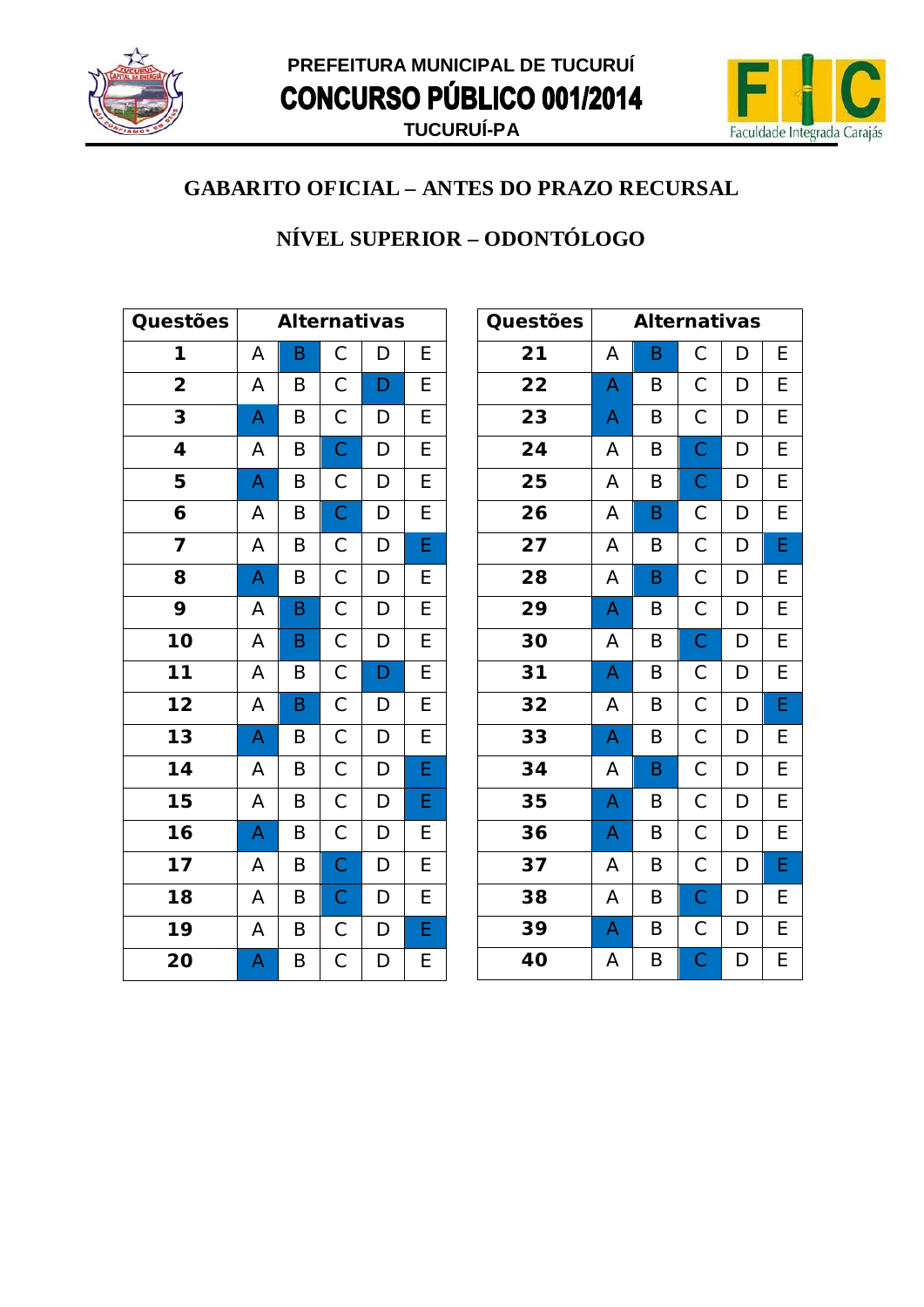



#### NÍVEL SUPERIOR - PROFESSOR DE ARTES

| Questões                |   | <b>Alternativas</b> |                |                |                         |  |
|-------------------------|---|---------------------|----------------|----------------|-------------------------|--|
| 1                       | A | B                   | $\mathsf{C}$   | D              | E                       |  |
| $\overline{\mathbf{2}}$ | A | B                   | $\mathsf{C}$   | D              | E                       |  |
| 3                       | A | B                   | $\overline{C}$ | D              | E                       |  |
| 4                       | A | B                   | $\mathsf{C}$   | D              | $\overline{E}$          |  |
| 5                       | A | B                   | $\mathsf{C}$   | D              | E                       |  |
| 6                       | A | B                   | $\mathsf{C}$   | D              | E                       |  |
| 7                       | A | Β                   | $\overline{C}$ | D              | E                       |  |
| 8                       | A | B                   | $\overline{C}$ | D              | E                       |  |
| 9                       | A | B                   | $\overline{C}$ | D              | E                       |  |
| 10                      | A | B                   | $\overline{C}$ | D              | $\overline{E}$          |  |
| $\overline{11}$         | A | Β                   | $\mathsf{C}$   | D              | E                       |  |
| $\overline{12}$         | A | B                   | $\overline{C}$ | $\overline{D}$ | $\overline{E}$          |  |
| $\overline{13}$         | A | B                   | $\overline{C}$ | D              | $\overline{E}$          |  |
| $\overline{14}$         | A | B                   | $\mathsf{C}$   | D              | E                       |  |
| 15                      | Α | B                   | $\mathsf{C}$   | $\mathsf{D}$   | E                       |  |
| $\overline{16}$         | A | B                   | $\mathsf{C}$   | D              | E                       |  |
| 17                      | A | B                   | $\overline{C}$ | D              | $\overline{E}$          |  |
| 18                      | A | B                   | $\overline{C}$ | D              | E                       |  |
| 19                      | A | B                   | $\overline{C}$ | $\mathsf{D}$   | E                       |  |
| 20                      | Α | B                   | C              | D              | $\overline{\mathsf{E}}$ |  |

| Questões |   | <b>Alternativas</b> |                |   |   |
|----------|---|---------------------|----------------|---|---|
| 21       | A | B                   | $\mathsf C$    | D | Е |
| 22       | А | B                   | $\mathsf C$    | D | E |
| 23       | Α | B                   | $\mathsf C$    | D | E |
| 24       | A | B                   | $\mathsf C$    | D | E |
| 25       | A | B                   | $\overline{C}$ | D | E |
| 26       | A | B                   | $\mathsf C$    | D | E |
| 27       | Α | B                   | $\mathsf C$    | D | E |
| 28       | Α | B                   | $\mathsf C$    | D | E |
| 29       | A | B                   | $\mathsf C$    | D | E |
| 30       | A | B                   | $\overline{C}$ | D | Е |
| 31       | A | $\sf B$             | $\mathsf C$    | D | E |
| 32       | А | B                   | $\mathsf C$    | D | E |
| 33       | A | B                   | $\mathsf C$    | D | Ε |
| 34       | A | B                   | $\mathsf{C}$   | D | E |
| 35       | Α | B                   | $\mathsf C$    | D | E |
| 36       | Α | B                   | $\mathsf{C}$   | D | E |
| 37       | Α | B                   | $\mathsf C$    | D | E |
| 38       | A | B                   | $\mathsf C$    | D | E |
| 39       | Α | B                   | $\mathsf C$    | D | E |
| 40       | A | B                   | $\mathsf C$    | D | E |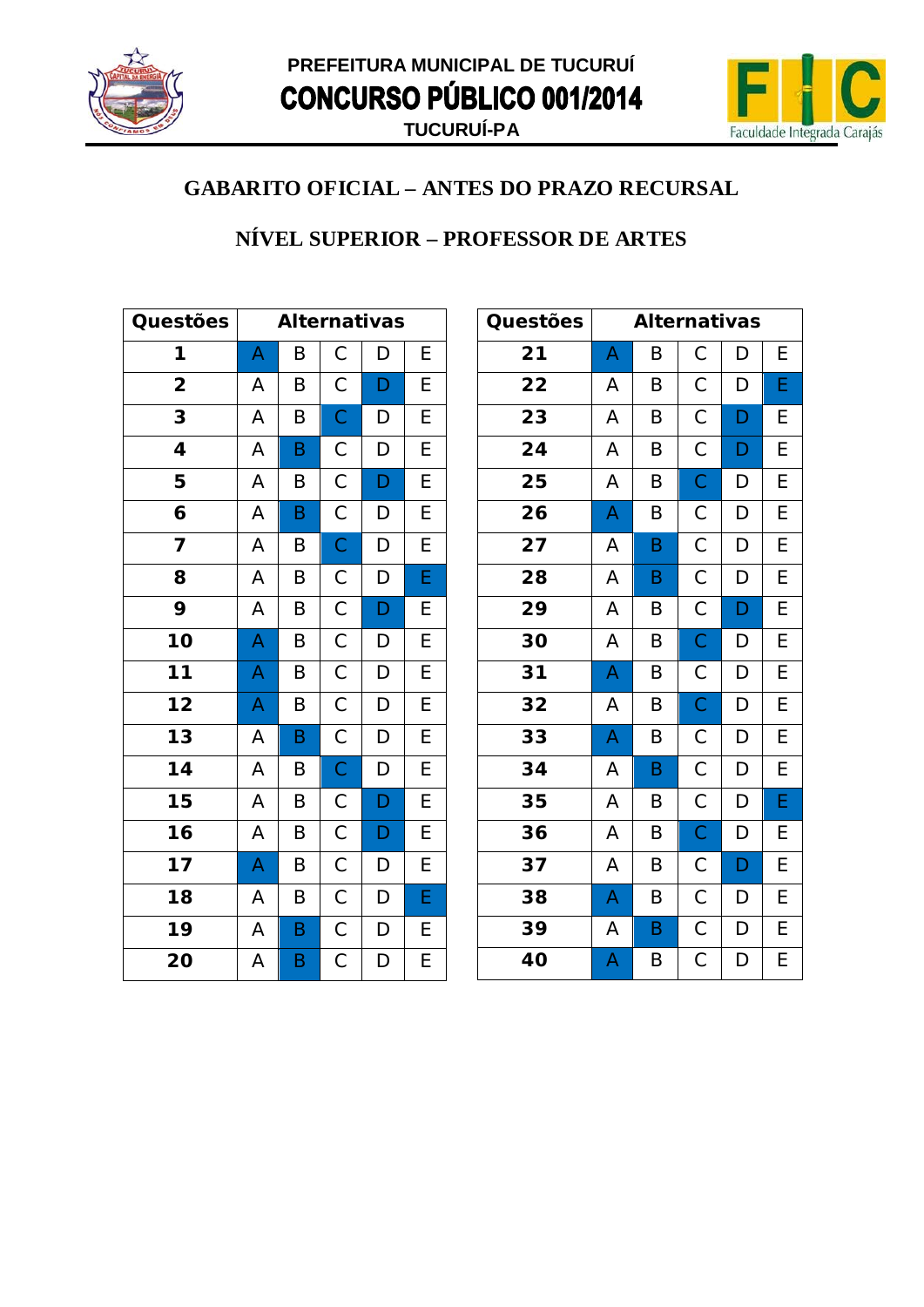



# NÍVEL SUPERIOR – PROFESSOR DE CIÊNCIAS FÍSICAS e BIOLÓGICAS

| Questões                |   |   |                | <b>Alternativas</b> |                |
|-------------------------|---|---|----------------|---------------------|----------------|
| 1                       | A | Β | $\mathsf C$    | D                   | E              |
| $\overline{\mathbf{2}}$ | A | B | $\mathsf C$    | D                   | E              |
| 3                       | Α | B | $\mathsf C$    | D                   | E              |
| 4                       | A | B | $\overline{C}$ | D                   | E              |
| 5                       | A | B | $\mathsf{C}$   | D                   | E              |
| 6                       | A | B | $\mathsf{C}$   | D                   | E              |
| 7                       | A | B | $\mathsf{C}$   | D                   | E              |
| 8                       | A | B | $\overline{C}$ | D                   | $\overline{E}$ |
| 9                       | A | B | $\overline{C}$ | D                   | E              |
| 10                      | A | B | $\mathsf{C}$   | D                   | E              |
| 11                      | A | B | $\mathsf C$    | D                   | E              |
| $\overline{12}$         | Α | B | $\overline{C}$ | D                   | E              |
| 13                      | A | B | $\mathsf C$    | D                   | E              |
| 14                      | Α | B | $\mathsf C$    | D                   | E              |
| 15                      | A | B | $\mathsf C$    | D                   | E              |
| 16                      | A | B | $\mathsf C$    | D                   | E              |
| 17                      | A | B | $\mathsf C$    | D                   | E              |
| 18                      | A | B | $\overline{C}$ | D                   | E              |
| 19                      | A | B | $\mathsf{C}$   | D                   | E              |
| 20                      | A | B | $\mathsf C$    | D                   | E              |

| Questões |                           | <b>Alternativas</b> |             |   |   |
|----------|---------------------------|---------------------|-------------|---|---|
| 21       | A                         | B                   | С           | D | Е |
| 22       | A                         | B                   | С           | D | E |
| 23       | A                         | B                   | $\mathsf C$ | D | E |
| 24       | A                         | B                   | $\mathsf C$ | D | E |
| 25       | A                         | B                   | $\mathsf C$ | D | Е |
| 26       | $\boldsymbol{\mathsf{A}}$ | B                   | $\mathsf C$ | D | E |
| 27       | А                         | B                   | $\mathsf C$ | D | E |
| 28       | A                         | B                   | $\mathsf C$ | D | E |
| 29       | Α                         | B                   | $\mathsf C$ | D | E |
| 30       | A                         | B                   | $\mathsf C$ | D | E |
| 31       | A                         | B                   | С           | D | E |
| 32       | A                         | B                   | $\mathsf C$ | D | E |
| 33       | $\mathsf{A}$              | B                   | $\mathsf C$ | D | Е |
| 34       | A                         | $\sf B$             | $\mathsf C$ | D | Е |
| 35       | A                         | B                   | $\mathsf C$ | D | E |
| 36       | Α                         | B                   | $\mathsf C$ | D | E |
| 37       | Α                         | B                   | С           | D | Е |
| 38       | A                         | B                   | $\mathsf C$ | D | E |
| 39       | А                         | $\sf B$             | $\mathsf C$ | D | E |
| 40       | A                         | B                   | $\mathsf C$ | D | E |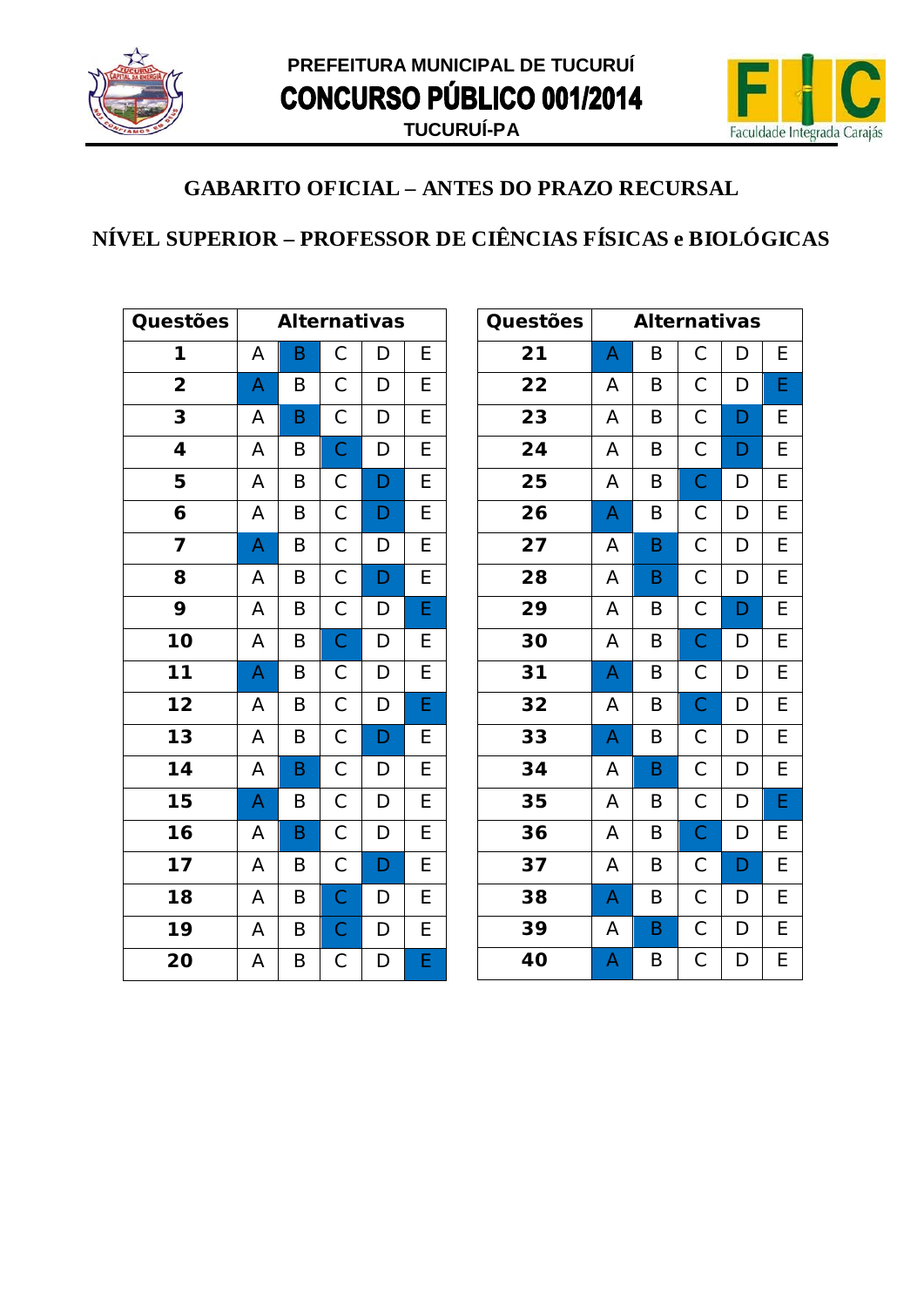



# NÍVEL SUPERIOR - PROFESSOR DE EDUCAÇÃO FÍSICA

| Questões                 |   | <b>Alternativas</b> |                |                |                         |  |
|--------------------------|---|---------------------|----------------|----------------|-------------------------|--|
| 1                        | A | B                   | $\mathsf C$    | D              | E                       |  |
| $\overline{\mathbf{2}}$  | A | B                   | $\mathsf C$    | D              | E                       |  |
| 3                        | A | B                   | $\mathsf C$    | D              | E                       |  |
| 4                        | A | B                   | $\overline{C}$ | D              | E                       |  |
| 5                        | A | B                   | $\overline{C}$ | D              | $\overline{E}$          |  |
| 6                        | A | B                   | $\mathsf{C}$   | D              | E                       |  |
| 7                        | A | B                   | $\overline{C}$ | D              | $\overline{E}$          |  |
| 8                        | A | B                   | $\overline{C}$ | $\overline{D}$ | $\overline{E}$          |  |
| 9                        | A | B                   | $\overline{C}$ | D              | $\overline{E}$          |  |
| 10                       | A | B                   | $\overline{C}$ | D              | $\overline{\mathsf{E}}$ |  |
| $\overline{11}$          | A | B                   | $\mathsf{C}$   | D              | E                       |  |
| $\overline{12}$          | A | B                   | $\overline{C}$ | $\overline{D}$ | $\overline{E}$          |  |
| $\overline{13}$          | A | B                   | $\mathsf{C}$   | D              | E                       |  |
| 14                       | A | B                   | $\overline{C}$ | D              | E                       |  |
| 15                       | A | B                   | $\mathsf C$    | D              | E                       |  |
| $\overline{\mathbf{16}}$ | A | B                   | $\overline{C}$ | D              | $\overline{E}$          |  |
| 17                       | A | B                   | $\overline{C}$ | $\mathsf{D}$   | E                       |  |
| 18                       | A | B                   | $\overline{C}$ | D              | E                       |  |
| 19                       | Α | B                   | $\overline{C}$ | $\mathsf{D}$   | E                       |  |
| 20                       | A | Β                   | $\mathsf C$    | D              | E                       |  |

| Questões |   | <b>Alternativas</b> |                |   |   |
|----------|---|---------------------|----------------|---|---|
| 21       | A | B                   | С              | D | Е |
| 22       | А | B                   | С              | D | E |
| 23       | A | B                   | С              | D | Е |
| 24       | A | B                   | $\mathsf C$    | D | E |
| 25       | A | B                   | $\overline{C}$ | D | E |
| 26       | A | B                   | $\mathsf C$    | D | E |
| 27       | Α | B                   | $\mathsf C$    | D | E |
| 28       | A | B                   | $\mathsf C$    | D | E |
| 29       | A | B                   | $\mathsf C$    | D | E |
| 30       | A | B                   | $\overline{C}$ | D | E |
| 31       | A | B                   | $\mathsf C$    | D | E |
| 32       | A | B                   | $\mathsf C$    | D | E |
| 33       | A | B                   | С              | D | Е |
| 34       | А | $\sf B$             | $\mathsf C$    | D | E |
| 35       | A | B                   | $\mathsf C$    | D | E |
| 36       | A | B                   | $\mathsf C$    | D | E |
| 37       | А | B                   | $\mathsf C$    | D | E |
| 38       | A | B                   | $\mathsf C$    | D | E |
| 39       | A | $\sf B$             | $\mathsf C$    | D | E |
| 40       | A | B                   | $\mathsf C$    | D | E |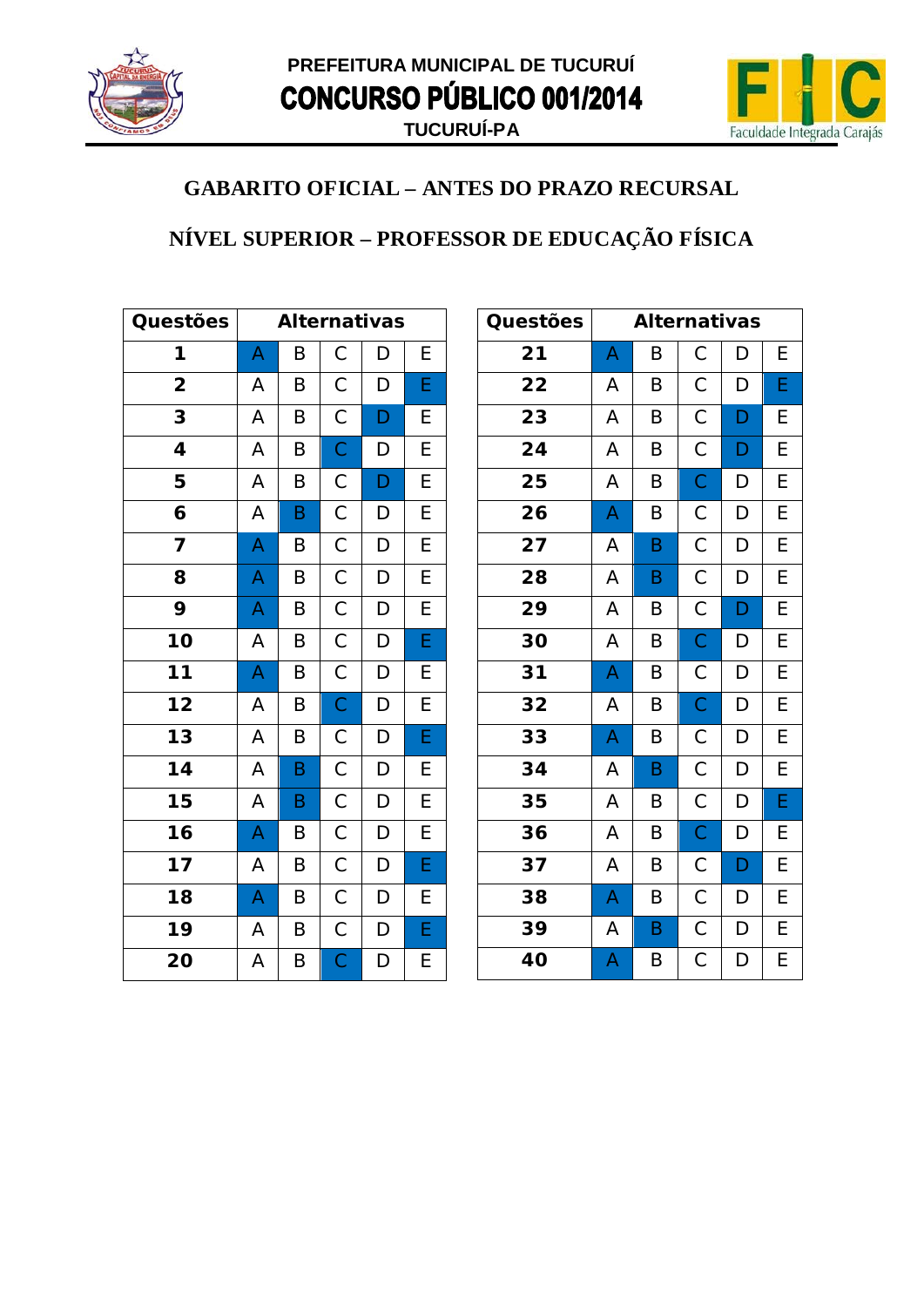



#### NÍVEL MÉDIO COMPLETO MODALIDADE NORMAL - PROFESSOR EDUCAÇÃO GERAL

| Questões                   |   | <b>Alternativas</b> |                |              |                         |  |
|----------------------------|---|---------------------|----------------|--------------|-------------------------|--|
| 1                          | A | B                   | $\mathsf C$    | D            | E                       |  |
| $\overline{\mathbf{2}}$    | A | Β                   | $\mathsf{C}$   | D            | E                       |  |
| 3                          | A | B                   | $\overline{C}$ | D            | E                       |  |
| 4                          | A | B                   | $\mathsf{C}$   | D            | E                       |  |
| 5                          | A | B                   | $\mathsf{C}$   | D            | $\overline{\mathsf{E}}$ |  |
| 6                          | A | B                   | $\mathsf C$    | D            | E                       |  |
| 7                          | A | B                   | $\overline{C}$ | D            | $\overline{E}$          |  |
| 8                          | A | B                   | $\overline{C}$ | D            | E                       |  |
| 9                          | A | B                   | $\overline{C}$ | D            | E                       |  |
| 10                         | A | B                   | $\overline{C}$ | D            | $\overline{E}$          |  |
| $\overline{11}$            | A | B                   | $\mathsf{C}$   | D            | E                       |  |
| $\overline{12}$            | A | B                   | $\mathsf{C}$   | $\mathsf{D}$ | E                       |  |
| $\overline{1}3$            | A | B                   | $\overline{C}$ | D            | $\overline{E}$          |  |
| 14                         | A | B                   | $\mathsf{C}$   | D            | E                       |  |
| $\overline{15}$            | A | B                   | $\overline{C}$ | D            | $\overline{E}$          |  |
| $\overline{\overline{16}}$ | A | B                   | $\overline{C}$ | D            | $\overline{E}$          |  |
| 17                         | A | B                   | $\overline{C}$ | $\mathsf{D}$ | E                       |  |
| 18                         | A | B                   | $\overline{C}$ | D            | $\overline{E}$          |  |
| 19                         | A | B                   | $\overline{C}$ | $\mathsf{D}$ | E                       |  |
| 20                         | A | Β                   | $\mathsf C$    | D            | E                       |  |

| <b>Questões</b> |   | <b>Alternativas</b> |                |   |   |
|-----------------|---|---------------------|----------------|---|---|
| 21              | A | B                   | $\mathsf C$    | D | E |
| 22              | А | B                   | С              | D | E |
| 23              | Α | B                   | $\mathsf C$    | D | E |
| 24              | A | B                   | $\mathsf C$    | D | Е |
| 25              | A | B                   | $\overline{C}$ | D | E |
| 26              | A | B                   | $\mathsf C$    | D | E |
| 27              | A | B                   | $\mathsf C$    | D | E |
| 28              | Α | B                   | $\mathsf C$    | D | E |
| 29              | A | B                   | $\mathsf C$    | D | E |
| 30              | A | B                   | $\mathsf C$    | D | E |
| 31              | А | B                   | $\mathsf C$    | D | E |
| 32              | А | B                   | $\mathsf C$    | D | E |
| 33              | А | B                   | $\mathsf{C}$   | D | E |
| 34              | A | B                   | $\overline{C}$ | D | E |
| 35              | A | B                   | $\mathsf C$    | D | Ε |
| 36              | A | B                   | $\mathsf C$    | D | E |
| 37              | A | B                   | $\mathsf C$    | D | E |
| 38              | A | B                   | $\mathsf C$    | D | E |
| 39              | Α | B                   | $\mathsf C$    | D | Ε |
| 40              | A | B                   | $\mathsf C$    | D | E |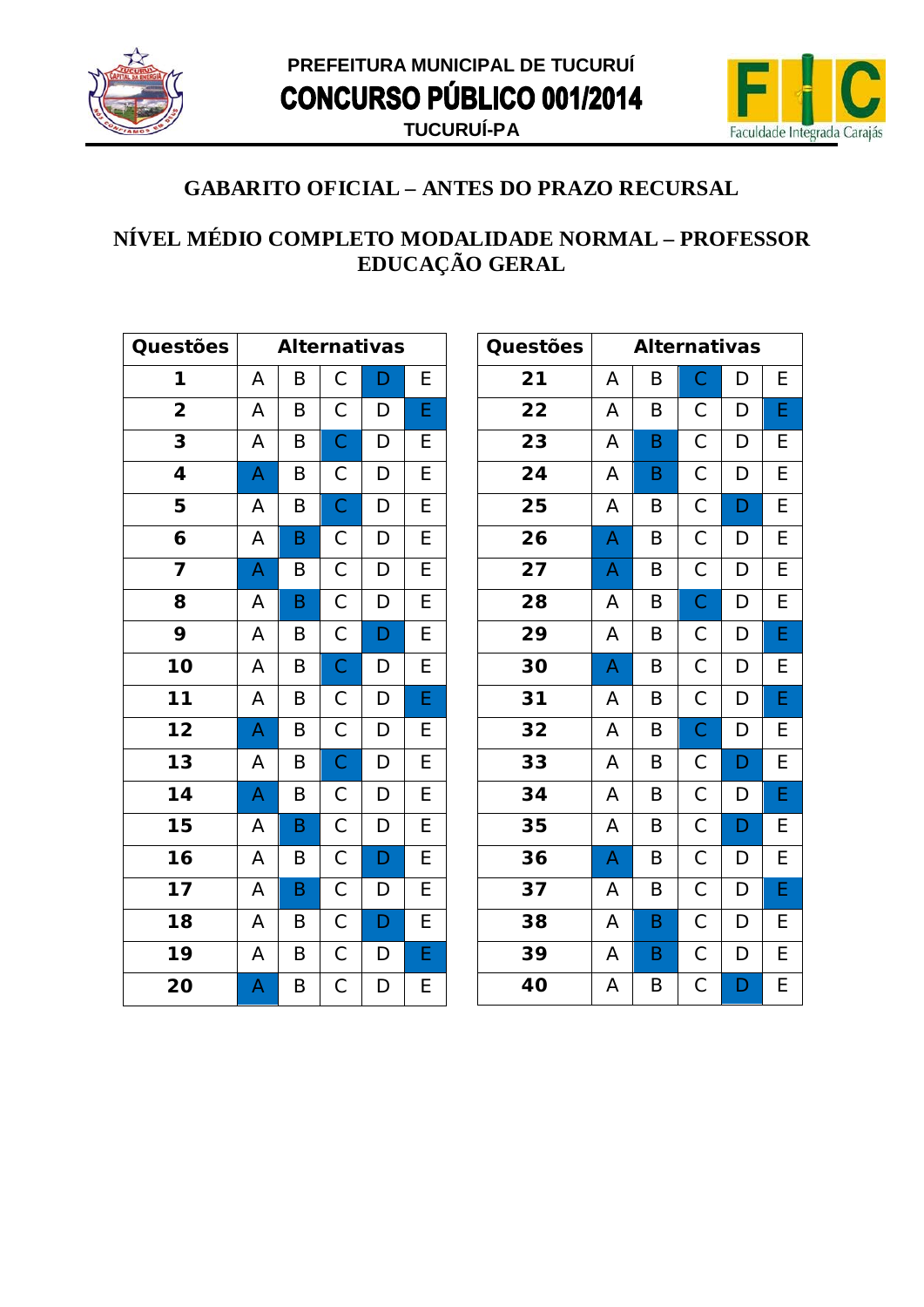



#### NÍVEL SUPERIOR – PROFESSOR DE ENSINO RELIGIOSO

| Questões                | <b>Alternativas</b> |   |                |                |                |
|-------------------------|---------------------|---|----------------|----------------|----------------|
| 1                       | A                   | Β | $\mathsf{C}$   | D              | E              |
| $\overline{2}$          | A                   | B | $\mathsf C$    | D              | E              |
| 3                       | A                   | B | $\overline{C}$ | D              | E              |
| 4                       | A                   | B | $\overline{C}$ | D              | E              |
| 5                       | A                   | B | $\mathsf{C}$   | D              | E              |
| 6                       | A                   | B | $\mathsf{C}$   | D              | E              |
| $\overline{\mathbf{z}}$ | A                   | B | $\overline{C}$ | D              | E              |
| 8                       | A                   | B | $\mathsf{C}$   | $\overline{D}$ | E              |
| 9                       | A                   | B | $\overline{C}$ | D              | $\overline{E}$ |
| 10                      | A                   | B | $\mathsf{C}$   | D              | $\overline{E}$ |
| $\overline{11}$         | A                   | B | $\overline{C}$ | D              | $\overline{E}$ |
| $\overline{12}$         | A                   | B | $\mathsf{C}$   | $\overline{D}$ | $\overline{E}$ |
| $\overline{13}$         | A                   | B | $\overline{C}$ | D              | $\overline{E}$ |
| $\overline{14}$         | A                   | B | $\overline{C}$ | D              | $\overline{E}$ |
| 15                      | A                   | B | $\mathsf{C}$   | $\mathsf{D}$   | $\overline{E}$ |
| $\overline{16}$         | A                   | B | $\overline{C}$ | D              | $\overline{E}$ |
| 17                      | A                   | B | $\mathsf C$    | D              | $\overline{E}$ |
| 18                      | A                   | B | $\overline{C}$ | D              | $\overline{E}$ |
| 19                      | A                   | B | $\overline{C}$ | D              | $\overline{E}$ |
| 20                      | A                   | Β | $\mathsf C$    | D              | E              |

| Questões |   | <b>Alternativas</b> |                |   |   |
|----------|---|---------------------|----------------|---|---|
| 21       | A | B                   | $\mathsf C$    | D | Ε |
| 22       | А | B                   | С              | D | E |
| 23       | A | B                   | $\mathsf C$    | D | Е |
| 24       | Α | Β                   | С              | D | Е |
| 25       | A | B                   | $\overline{C}$ | D | Е |
| 26       | A | B                   | $\mathsf C$    | D | E |
| 27       | Α | B                   | $\mathsf C$    | D | E |
| 28       | Α | B                   | С              | D | Е |
| 29       | A | B                   | $\mathsf C$    | D | E |
| 30       | A | B                   | $\mathsf C$    | D | E |
| 31       | A | B                   | $\mathsf C$    | D | E |
| 32       | Α | B                   | $\mathsf C$    | D | E |
| 33       | A | B                   | $\mathsf C$    | D | Ε |
| 34       | Α | B                   | $\mathsf C$    | D | E |
| 35       | А | B                   | $\mathsf C$    | D | E |
| 36       | A | B                   | $\mathsf C$    | D | Е |
| 37       | A | B                   | С              | D | E |
| 38       | A | B                   | $\mathsf C$    | D | E |
| 39       | А | $\sf B$             | $\mathsf C$    | D | Е |
| 40       | A | B                   | $\mathsf C$    | D | Е |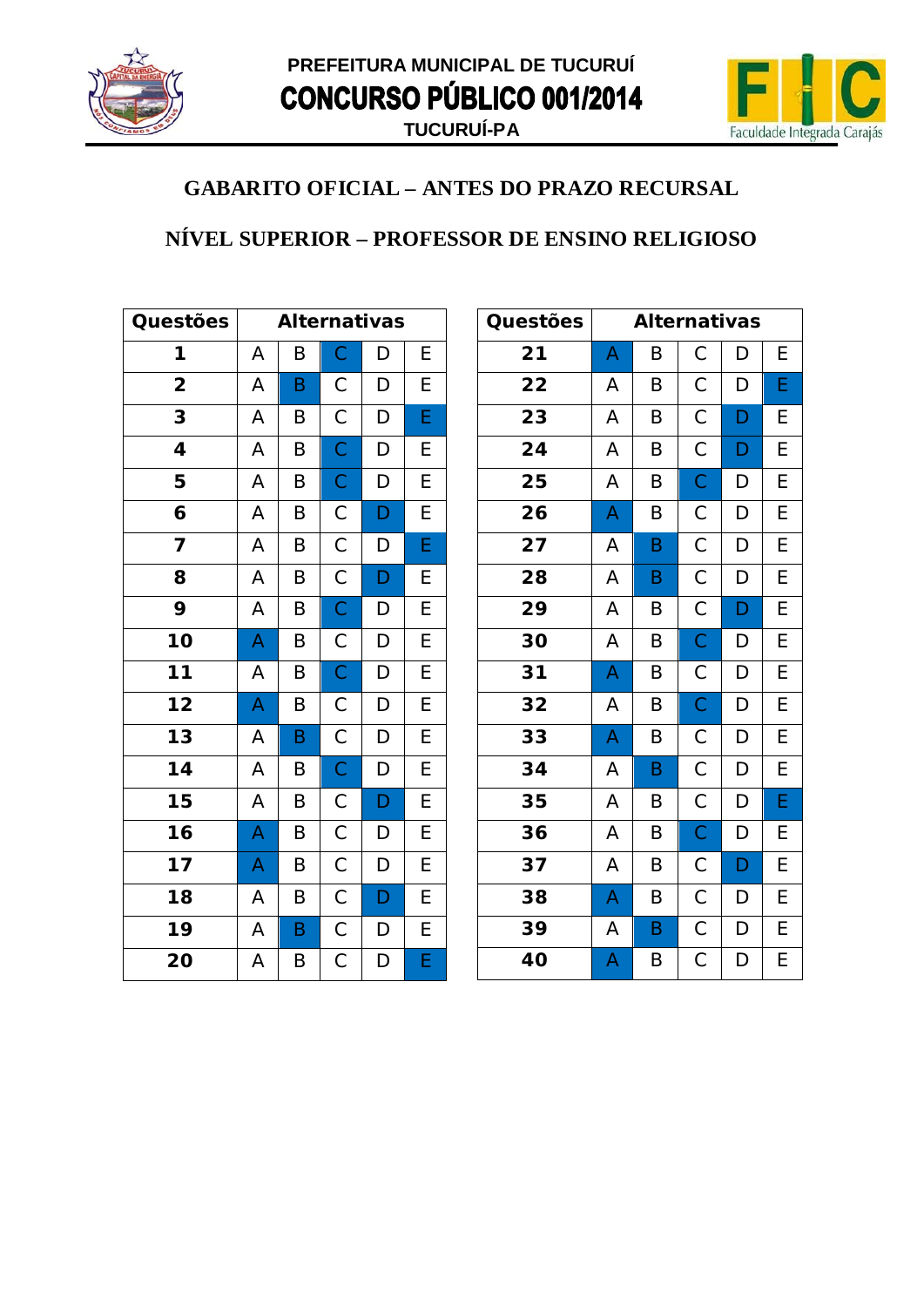



### NÍVEL SUPERIOR - PROFESSOR DE FILOSOFIA

| Questões                |   |   |                | <b>Alternativas</b> |                         |
|-------------------------|---|---|----------------|---------------------|-------------------------|
| 1                       | A | Β | $\mathsf{C}$   | D                   | E                       |
| $\overline{\mathbf{2}}$ | A | B | $\mathsf{C}$   | D                   | E                       |
| 3                       | A | B | $\mathsf C$    | D                   | E                       |
| 4                       | A | B | $\overline{C}$ | D                   | $\overline{E}$          |
| 5                       | A | Β | $\overline{C}$ | D                   | E                       |
| 6                       | A | B | $\overline{C}$ | D                   | E                       |
| 7                       | A | Β | $\overline{C}$ | D                   | E                       |
| 8                       | A | B | $\overline{C}$ | D                   | $\overline{E}$          |
| 9                       | A | B | $\mathsf{C}$   | $\mathsf{D}$        | $\overline{E}$          |
| 10                      | A | B | $\overline{C}$ | D                   | $\overline{E}$          |
| $\overline{11}$         | A | Β | $\overline{C}$ | D                   | E                       |
| $\overline{12}$         | A | B | $\overline{C}$ | D                   | E                       |
| $\overline{13}$         | A | B | $\overline{C}$ | D                   | E                       |
| 14                      | A | B | $\mathsf{C}$   | D                   | E                       |
| 15                      | A | B | $\mathsf{C}$   | D                   | E                       |
| $\overline{16}$         | A | B | $\mathsf{C}$   | D                   | $\overline{E}$          |
| 17                      | A | B | $\mathsf{C}$   | $\mathsf D$         | E                       |
| 18                      | A | B | $\overline{C}$ | D                   | E                       |
| 19                      | A | B | $\mathsf{C}$   | $\mathsf{D}$        | E                       |
| 20                      | А | B | $\mathsf C$    | D                   | $\overline{\mathsf{E}}$ |

| Questões |   | <b>Alternativas</b> |                |   |   |
|----------|---|---------------------|----------------|---|---|
| 21       | A | B                   | С              | D | Е |
| 22       | А | B                   | $\mathsf C$    | D | E |
| 23       | А | B                   | $\mathsf C$    | D | E |
| 24       | A | B                   | $\mathsf C$    | D | E |
| 25       | A | B                   | $\mathsf C$    | D | E |
| 26       | A | B                   | $\mathsf C$    | D | E |
| 27       | А | B                   | $\mathsf C$    | D | E |
| 28       | Α | B                   | $\mathsf C$    | D | E |
| 29       | A | B                   | $\mathsf C$    | D | E |
| 30       | A | B                   | $\overline{C}$ | D | E |
| 31       | A | B                   | $\mathsf C$    | D | E |
| 32       | А | B                   | $\mathsf C$    | D | E |
| 33       | A | B                   | $\mathsf C$    | D | E |
| 34       | A | B                   | $\mathsf{C}$   | D | E |
| 35       | A | B                   | $\mathsf C$    | D | E |
| 36       | А | B                   | $\mathsf C$    | D | E |
| 37       | Α | B                   | $\mathsf C$    | D | E |
| 38       | A | B                   | $\mathsf C$    | D | E |
| 39       | А | B                   | $\mathsf C$    | D | E |
| 40       | A | B                   | $\mathsf C$    | D | E |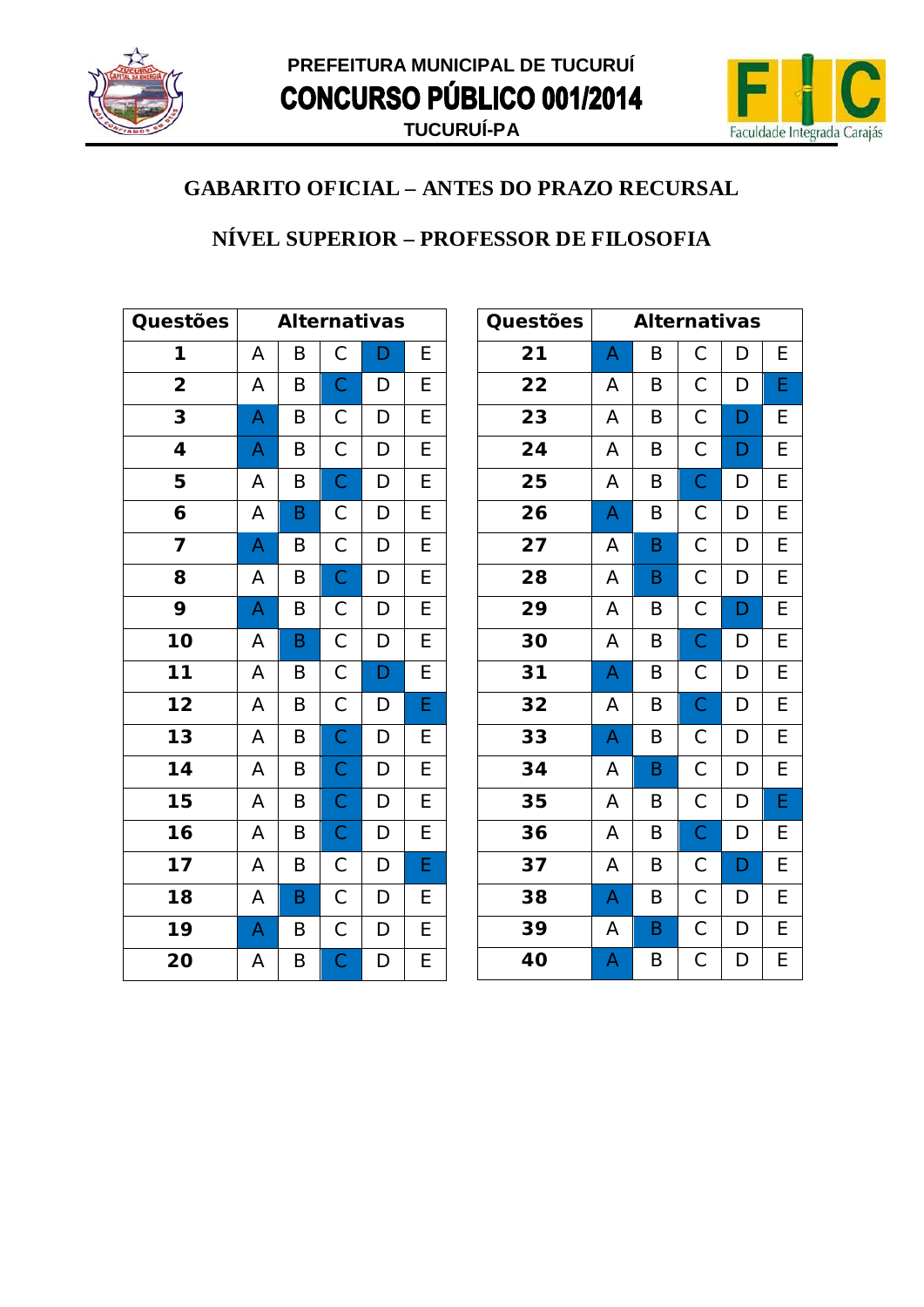



#### NÍVEL SUPERIOR - PROFESSOR DE GEOGRAFIA

| Questões                |   | <b>Alternativas</b> |                |             |                |  |
|-------------------------|---|---------------------|----------------|-------------|----------------|--|
| 1                       | A | B                   | $\mathsf{C}$   | D           | E              |  |
| $\overline{\mathbf{2}}$ | Α | B                   | $\mathsf C$    | D           | E              |  |
| 3                       | A | B                   | $\mathsf C$    | D           | E              |  |
| $\overline{\mathbf{4}}$ | A | B                   | $\mathsf C$    | D           | Ė              |  |
| 5                       |   | N                   | U              | L           | A              |  |
| 6                       | A | B                   | $\mathsf{C}$   | D           | E              |  |
| 7                       | A | Β                   | $\mathsf{C}$   | D           | E              |  |
| 8                       | A | B                   | $\mathsf C$    | D           | E              |  |
| 9                       | A | B                   | $\mathsf{C}$   | D           | E              |  |
| 10                      | A | B                   | $\mathsf{C}$   | D           | E              |  |
| $\overline{11}$         | A | B                   | $\mathsf C$    | $\mathsf D$ | E              |  |
| $\overline{12}$         | A | Β                   | $\overline{C}$ | D           | $\overline{E}$ |  |
| $\overline{13}$         | A | B                   | $\mathsf C$    | D           | Ė              |  |
| 14                      | A | B                   | $\mathsf{C}$   | D           | E              |  |
| 15                      | A | B                   | $\mathsf C$    | D           | E              |  |
| 16                      | A | B                   | $\mathsf{C}$   | D           | E              |  |
| 17                      | A | B                   | $\overline{C}$ | D           | E              |  |
| 18                      | A | B                   | $\mathsf C$    | D           | E              |  |
| 19                      | A | B                   | $\mathsf{C}$   | D           | E              |  |
| 20                      | Α | Β                   | $\mathsf{C}$   | D           | E              |  |

| Questões |                         | <b>Alternativas</b> |                |   |   |
|----------|-------------------------|---------------------|----------------|---|---|
| 21       | A                       | B                   | С              | D | Е |
| 22       | А                       | B                   | $\mathsf C$    | D | E |
| 23       | A                       | B                   | $\mathsf C$    | D | E |
| 24       | А                       | B                   | $\mathsf{C}$   | D | Ε |
| 25       | A                       | B                   | $\overline{C}$ | D | E |
| 26       | A                       | B                   | $\mathsf C$    | D | E |
| 27       | Α                       | B                   | $\mathsf C$    | D | E |
| 28       | Α                       | B                   | $\mathsf C$    | D | E |
| 29       | A                       | B                   | $\mathsf C$    | D | E |
| 30       | A                       | B                   | $\overline{C}$ | D | E |
| 31       | A                       | B                   | $\mathsf C$    | D | E |
| 32       | Α                       | $\sf B$             | $\overline{C}$ | D | E |
| 33       | A                       | B                   | $\mathsf{C}$   | D | Е |
| 34       | A                       | $\mathsf B$         | $\mathsf C$    | D | E |
| 35       | A                       | B                   | $\mathsf{C}$   | D | E |
| 36       | A                       | B                   | $\mathsf{C}$   | D | E |
| 37       | А                       | B                   | $\mathsf C$    | D | E |
| 38       | A                       | B                   | $\mathsf C$    | D | E |
| 39       | A                       | $\sf B$             | $\mathsf C$    | D | E |
| 40       | $\overline{\mathsf{A}}$ | B                   | $\mathsf C$    | D | E |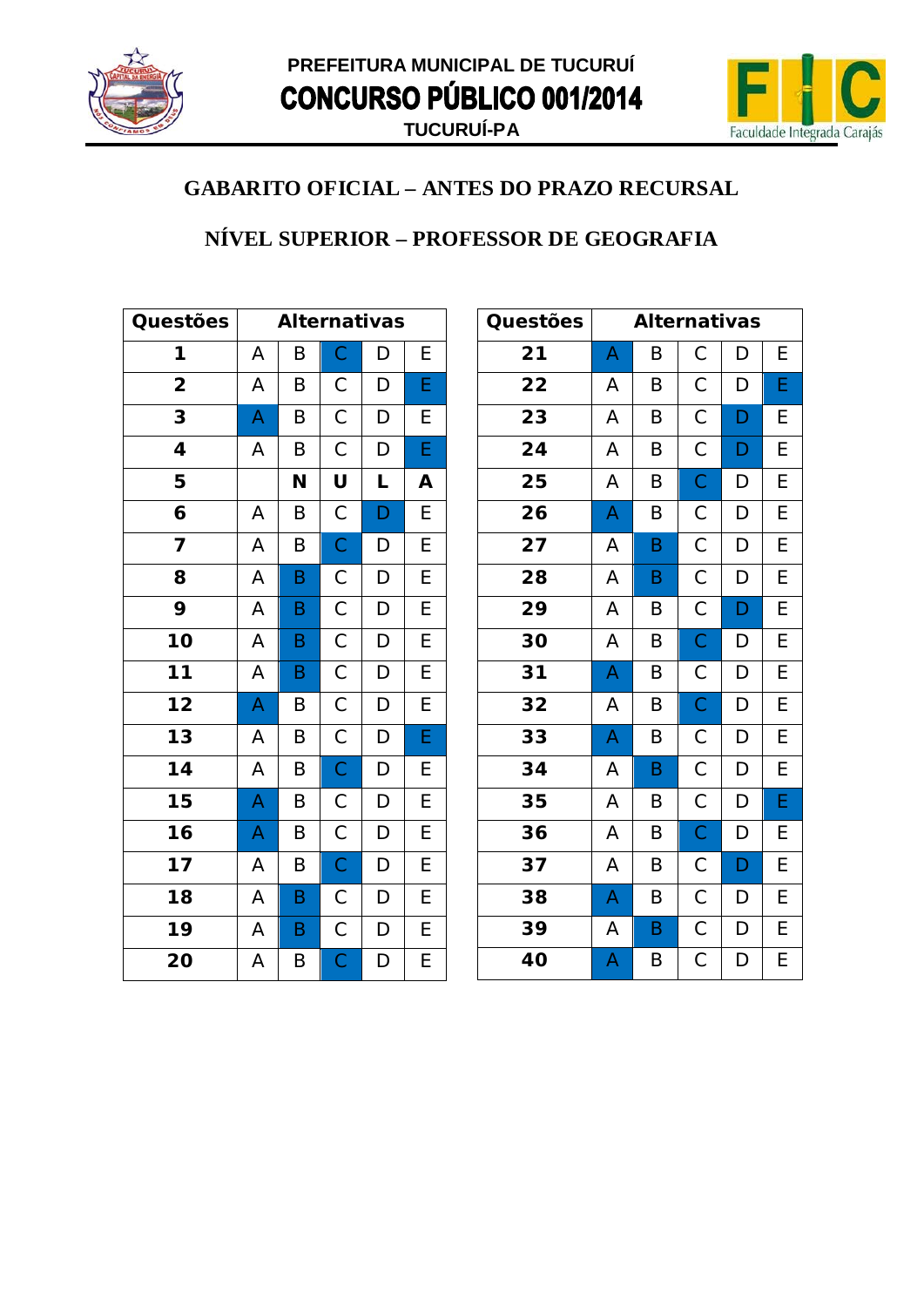



### NÍVEL SUPERIOR - PROFESSOR DE HISTÓRIA

| Questões                |   |   |                | <b>Alternativas</b> |                |
|-------------------------|---|---|----------------|---------------------|----------------|
| 1                       | A | B | $\mathsf{C}$   | D                   | E              |
| $\overline{\mathbf{2}}$ | A | B | $\mathsf C$    | D                   | E              |
| 3                       | A | B | $\mathsf C$    | D                   | E              |
| 4                       | A | B | $\mathsf{C}$   | D                   | E              |
| 5                       | A | B | $\overline{C}$ | D                   | E              |
| 6                       | A | B | $\mathsf{C}$   | D                   | E              |
| 7                       | A | B | $\mathsf{C}$   | D                   | E              |
| 8                       | A | B | $\overline{C}$ | D                   | E              |
| 9                       | A | B | $\mathsf{C}$   | $\mathsf{D}$        | E              |
| 10                      | A | B | $\mathsf{C}$   | D                   | E              |
| $11$                    | A | B | $\mathsf{C}$   | $\mathsf{D}$        | E              |
| $\overline{12}$         | A | B | $\overline{C}$ | D                   | E              |
| $\overline{13}$         | A | B | $\mathsf C$    | D                   | $\overline{E}$ |
| 14                      | A | B | $\mathsf{C}$   | D                   | E              |
| 15                      | Α | B | $\mathsf{C}$   | D                   | E              |
| 16                      | A | B | $\mathsf{C}$   | D                   | E              |
| 17                      | A | B | $\overline{C}$ | D                   | E              |
| 18                      | A | B | $\overline{C}$ | D                   | E              |
| 19                      | A | B | $\mathsf{C}$   | D                   | E              |
| 20                      | А | B | С              | D                   | E              |

| Questões |   | <b>Alternativas</b> |                |   |   |
|----------|---|---------------------|----------------|---|---|
| 21       | A | B                   | $\mathsf C$    | D | Ε |
| 22       | А | B                   | $\mathsf C$    | D | E |
| 23       | А | B                   | $\mathsf C$    | D | E |
| 24       | Α | B                   | $\mathsf C$    | D | E |
| 25       | A | B                   | $\overline{C}$ | D | E |
| 26       | A | B                   | $\mathsf C$    | D | E |
| 27       | Α | B                   | $\mathsf C$    | D | E |
| 28       | Α | B                   | $\mathsf C$    | D | Ε |
| 29       | A | B                   | $\mathsf C$    | D | E |
| 30       | A | B                   | $\overline{C}$ | D | Е |
| 31       | A | B                   | $\mathsf C$    | D | E |
| 32       | А | B                   | $\mathsf C$    | D | E |
| 33       | A | B                   | $\mathsf C$    | D | Ε |
| 34       | Α | B                   | $\mathsf C$    | D | E |
| 35       | Α | B                   | $\mathsf C$    | D | E |
| 36       | Α | B                   | $\mathsf C$    | D | E |
| 37       | Α | B                   | $\mathsf C$    | D | E |
| 38       | A | B                   | $\mathsf C$    | D | E |
| 39       | Α | B                   | $\mathsf C$    | D | E |
| 40       | A | B                   | $\mathsf C$    | D | E |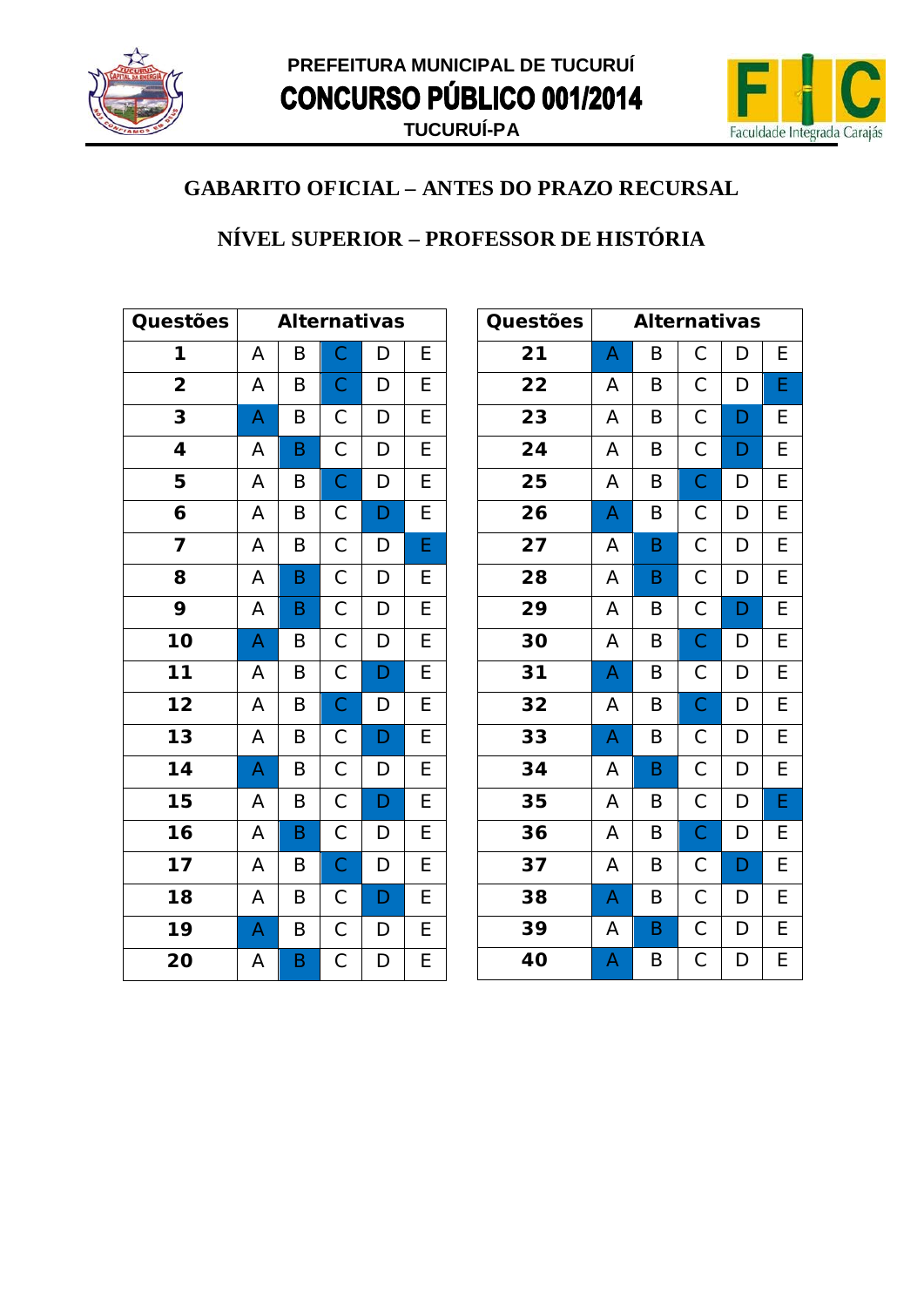



### NÍVEL SUPERIOR - PROFESSOR DE LÍNGUA INGLESA

| Questões                |   | <b>Alternativas</b> |                |                |                |  |
|-------------------------|---|---------------------|----------------|----------------|----------------|--|
| 1                       | A | Β                   | $\mathsf C$    | D              | E              |  |
| $\overline{\mathbf{2}}$ | A | B                   | $\mathsf C$    | D              | E              |  |
| 3                       | A | B                   | $\overline{C}$ | D              | $\overline{E}$ |  |
| 4                       | A | B                   | $\mathsf C$    | D              | E              |  |
| 5                       | A | B                   | $\mathsf{C}$   | D              | E              |  |
| 6                       | A | B                   | $\overline{C}$ | D              | E              |  |
| $\overline{\mathbf{z}}$ | A | B                   | $\mathsf{C}$   | D              | $\overline{E}$ |  |
| 8                       | A | B                   | $\mathsf C$    | D              | E              |  |
| 9                       | A | B                   | $\mathsf C$    | D              | E              |  |
| 10                      | A | B                   | $\overline{C}$ | D              | $\overline{E}$ |  |
| $\overline{11}$         | A | B                   | $\mathsf{C}$   | D              | E              |  |
| $\overline{12}$         | A | B                   | $\overline{C}$ | $\overline{D}$ | E              |  |
| $\overline{13}$         | A | B                   | $\mathsf{C}$   | D              | E              |  |
| 14                      | A | B                   | $\mathsf C$    | D              | E              |  |
| 15                      | A | B                   | $\mathsf{C}$   | D              | E              |  |
| 16                      | A | B                   | $\overline{C}$ | D              | E              |  |
| 17                      | A | B                   | $\overline{C}$ | D              | E              |  |
| 18                      | A | B                   | $\mathsf{C}$   | D              | E              |  |
| 19                      | A | B                   | $\overline{C}$ | D              | $\overline{E}$ |  |
| 20                      | A | B                   | $\mathsf C$    | D              | E              |  |

| Questões |   | <b>Alternativas</b> |                |             |   |
|----------|---|---------------------|----------------|-------------|---|
| 21       | A | B                   | $\mathsf C$    | D           | Ε |
| 22       | А | B                   | $\mathsf C$    | D           | E |
| 23       | Α | B                   | $\mathsf C$    | D           | E |
| 24       | Α | B                   | $\mathsf C$    | D           | E |
| 25       | A | B                   | $\overline{C}$ | D           | E |
| 26       | A | B                   | $\mathsf C$    | D           | E |
| 27       | Α | B                   | $\mathsf C$    | D           | E |
| 28       | Α | B                   | $\mathsf C$    | D           | E |
| 29       | A | B                   | $\overline{C}$ | D           | E |
| 30       | A | B                   | $\overline{C}$ | D           | E |
| 31       | A | B                   | $\mathsf C$    | D           | E |
| 32       | Α | B                   | $\mathsf{C}$   | D           | E |
| 33       | A | B                   | $\vec{c}$      | D           | E |
| 34       | A | B                   | $\overline{C}$ | D           | E |
| 35       | Α | B                   | $\mathsf C$    | D           | E |
| 36       | Α | B                   | $\mathsf{C}$   | D           | E |
| 37       | Α | B                   | $\mathsf C$    | D           | E |
| 38       | A | B                   | $\mathsf C$    | D           | E |
| 39       | A | B                   | $\mathsf C$    | $\mathsf D$ | E |
| 40       | A | B                   | $\mathsf C$    | D           | E |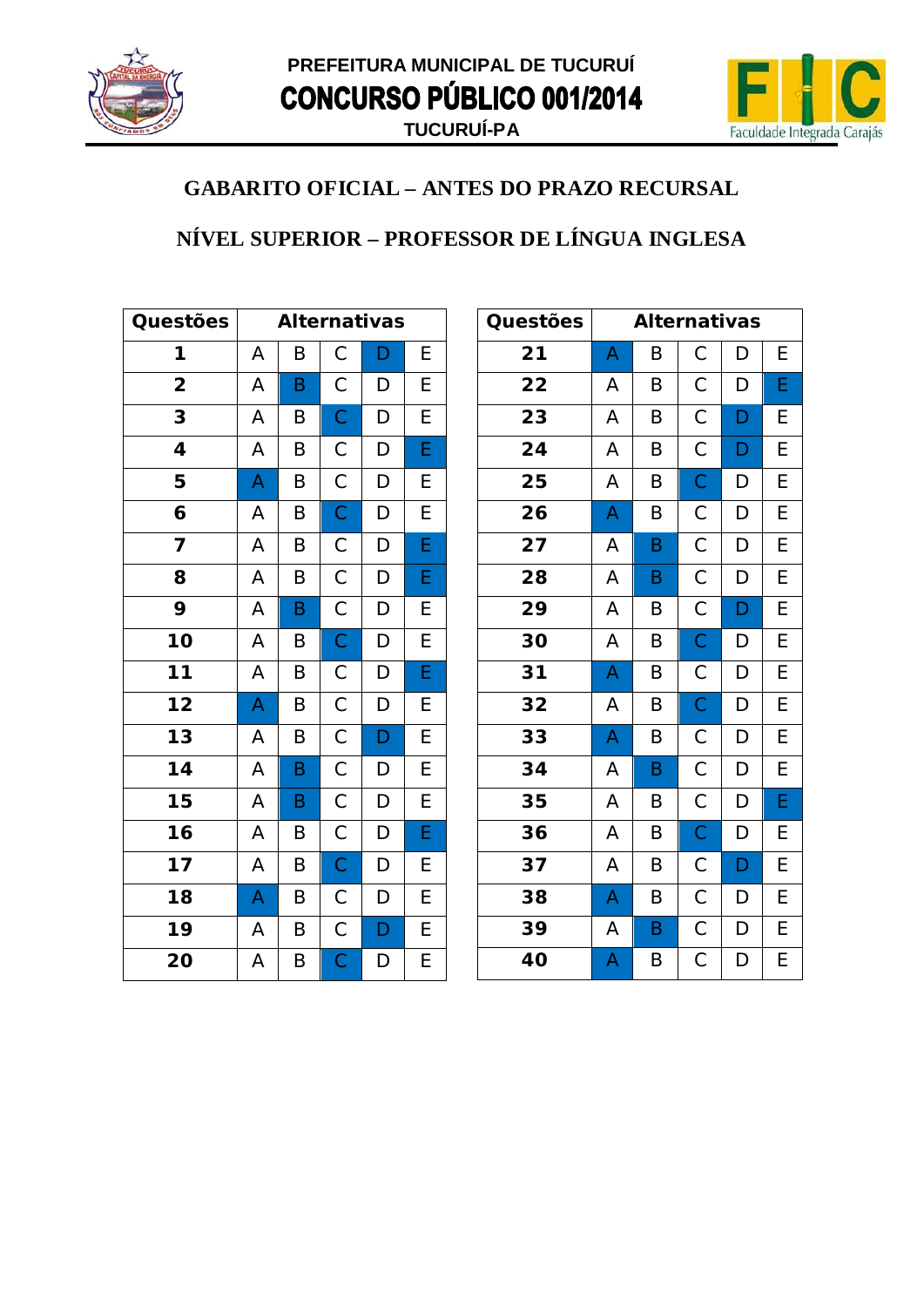



### NÍVEL SUPERIOR - PROFESSOR DE LÍNGUA PORTUGUESA

| Questões                 |   | <b>Alternativas</b> |                |                |                         |  |
|--------------------------|---|---------------------|----------------|----------------|-------------------------|--|
| 1                        | A | Β                   | $\mathsf C$    | D              | E                       |  |
| $\overline{\mathbf{2}}$  | A | B                   | $\mathsf C$    | $\mathsf D$    | E                       |  |
| 3                        | A | B                   | $\mathsf C$    | D              | E                       |  |
| 4                        | A | B                   | $\overline{C}$ | $\mathsf D$    | E                       |  |
| 5                        | A | B                   | $\overline{C}$ | D              | E                       |  |
| 6                        |   | N                   | U              | L              | A                       |  |
| 7                        | A | Β                   | $\overline{C}$ | D              | E                       |  |
| 8                        | A | B                   | $\overline{C}$ | D              | E                       |  |
| 9                        | A | B                   | $\overline{C}$ | D              | $\overline{E}$          |  |
| 10                       | A | B                   | $\mathsf{C}$   | D              | $\overline{\mathsf{E}}$ |  |
| $\overline{11}$          | A | B                   | $\mathsf{C}$   | D              | E                       |  |
| $\overline{\mathbf{12}}$ | A | B                   | $\mathsf{C}$   | $\overline{D}$ | $\overline{E}$          |  |
| $\overline{13}$          | A | B                   | $\mathsf C$    | D              | E                       |  |
| 14                       | A | B                   | $\mathsf{C}$   | D              | E                       |  |
| 15                       | A | B                   | $\mathsf{C}$   | D              | E                       |  |
| $\overline{16}$          | A | B                   | $\overline{C}$ | D              | $\overline{E}$          |  |
| 17                       | A | B                   | $\mathsf C$    | D              | $\overline{E}$          |  |
| 18                       | A | B                   | $\mathsf{C}$   | D              | $\overline{E}$          |  |
| 19                       | A | B                   | $\overline{C}$ | $\mathsf{D}$   | $\overline{E}$          |  |
| 20                       | A | Β                   | $\mathsf C$    | D              | E                       |  |

| Questões |   | <b>Alternativas</b> |                |   |   |
|----------|---|---------------------|----------------|---|---|
| 21       | A | B                   | $\mathsf C$    | D | E |
| 22       | Α | B                   | $\mathsf C$    | D | E |
| 23       | А | B                   | $\mathsf C$    | D | E |
| 24       | A | B                   | С              | D | Ε |
| 25       | A | B                   | $\overline{C}$ | D | Ε |
| 26       | A | B                   | $\mathsf C$    | D | E |
| 27       | А | B                   | $\mathsf C$    | D | E |
| 28       | A | B                   | $\mathsf C$    | D | E |
| 29       | A | B                   | $\mathsf C$    | D | E |
| 30       | A | B                   | $\overline{C}$ | D | E |
| 31       | A | $\sf B$             | $\mathsf C$    | D | E |
| 32       | А | B                   | $\mathsf C$    | D | E |
| 33       | A | B                   | $\mathsf{C}$   | D | E |
| 34       | A | B                   | $\mathsf{C}$   | D | E |
| 35       | A | B                   | $\mathsf C$    | D | E |
| 36       | Α | B                   | $\mathsf C$    | D | E |
| 37       | Α | B                   | $\mathsf C$    | D | E |
| 38       | A | B                   | $\mathsf C$    | D | E |
| 39       | A | B                   | $\mathsf C$    | D | E |
| 40       | A | B                   | $\mathsf C$    | D | E |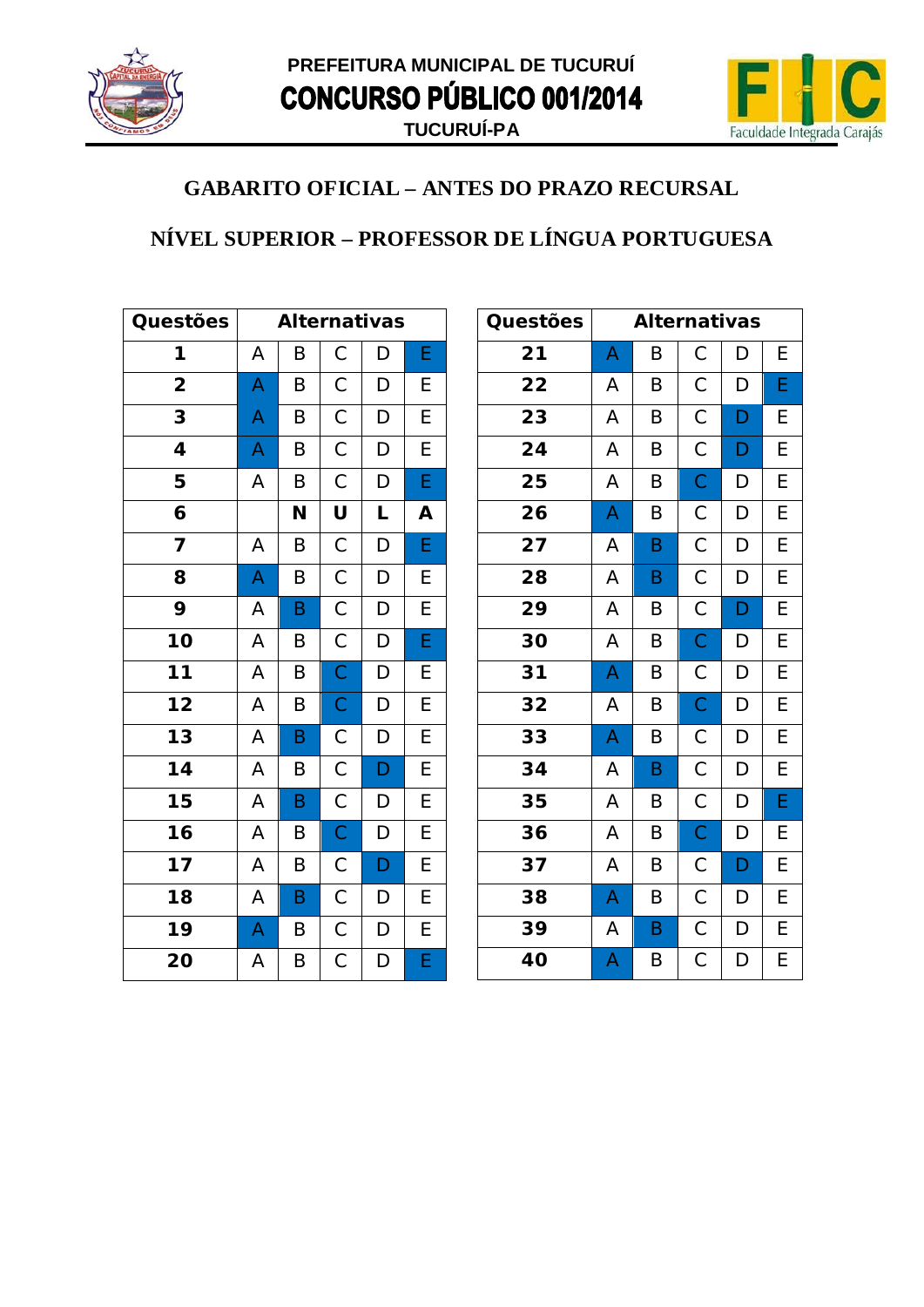



### NÍVEL SUPERIOR - PROFESSOR DE MATEMÁTICA

| Questões                |                         |   |                | <b>Alternativas</b> |                |
|-------------------------|-------------------------|---|----------------|---------------------|----------------|
| 1                       | A                       | Β | $\mathsf{C}$   | D                   | E              |
| $\overline{\mathbf{2}}$ | A                       | B | $\mathsf C$    | D                   | E              |
| 3                       | A                       | Β | $\mathsf C$    | D                   | E              |
| 4                       | A                       | B | $\overline{C}$ | D                   | $\overline{E}$ |
| 5                       | A                       | B | $\mathsf{C}$   | D                   | E              |
| 6                       | A                       | B | $\overline{C}$ | D                   | E              |
| 7                       | A                       | Β | $\mathsf{C}$   | D                   | E              |
| 8                       | $\overline{\mathsf{A}}$ | B | $\overline{C}$ | D                   | $\overline{E}$ |
| 9                       | A                       | B | $\overline{C}$ | D                   | $\overline{E}$ |
| 10                      | A                       | B | $\mathsf{C}$   | D                   | $\overline{E}$ |
| $\overline{11}$         | A                       | B | $\mathsf{C}$   | D                   | E              |
| $\overline{12}$         | A                       | B | $\overline{C}$ | D                   | E              |
| $\overline{13}$         | A                       | B | $\overline{C}$ | D                   | E              |
| 14                      | A                       | B | $\overline{C}$ | D                   | E              |
| 15                      | A                       | B | $\mathsf{C}$   | D                   | E              |
| $\overline{16}$         | A                       | B | $\mathsf{C}$   | D                   | $\overline{E}$ |
| 17                      | A                       | B | $\overline{C}$ | D                   | $\overline{E}$ |
| 18                      | A                       | B | $\overline{C}$ | D                   | E              |
| 19                      | A                       | B | $\mathsf{C}$   | $\mathsf{D}$        | E              |
| 20                      | Α                       | B | $\mathsf C$    | D                   | $\overline{E}$ |

| Questões |                         | <b>Alternativas</b> |                |   |   |
|----------|-------------------------|---------------------|----------------|---|---|
| 21       | A                       | B                   | $\mathsf C$    | D | Е |
| 22       | Α                       | B                   | $\mathsf C$    | D | E |
| 23       | А                       | $\sf B$             | $\mathsf C$    | D | E |
| 24       | A                       | B                   | $\mathsf C$    | D | E |
| 25       | A                       | B                   | $\overline{C}$ | D | E |
| 26       | A                       | B                   | $\mathsf C$    | D | E |
| 27       | Α                       | B                   | $\mathsf C$    | D | E |
| 28       | A                       | B                   | $\mathsf C$    | D | E |
| 29       | A                       | B                   | $\mathsf C$    | D | E |
| 30       | A                       | B                   | $\mathsf C$    | D | Е |
| 31       | A                       | B                   | $\mathsf C$    | D | E |
| 32       | A                       | B                   | $\mathsf C$    | D | E |
| 33       | A                       | B                   | $\mathsf C$    | D | Е |
| 34       | А                       | $\sf B$             | $\mathsf C$    | D | E |
| 35       | A                       | B                   | $\mathsf C$    | D | E |
| 36       | Α                       | B                   | $\mathsf C$    | D | E |
| 37       | A                       | B                   | $\mathsf C$    | D | Е |
| 38       | A                       | B                   | $\mathsf C$    | D | E |
| 39       | A                       | $\sf B$             | $\mathsf{C}$   | D | E |
| 40       | $\overline{\mathsf{A}}$ | B                   | $\mathsf C$    | D | E |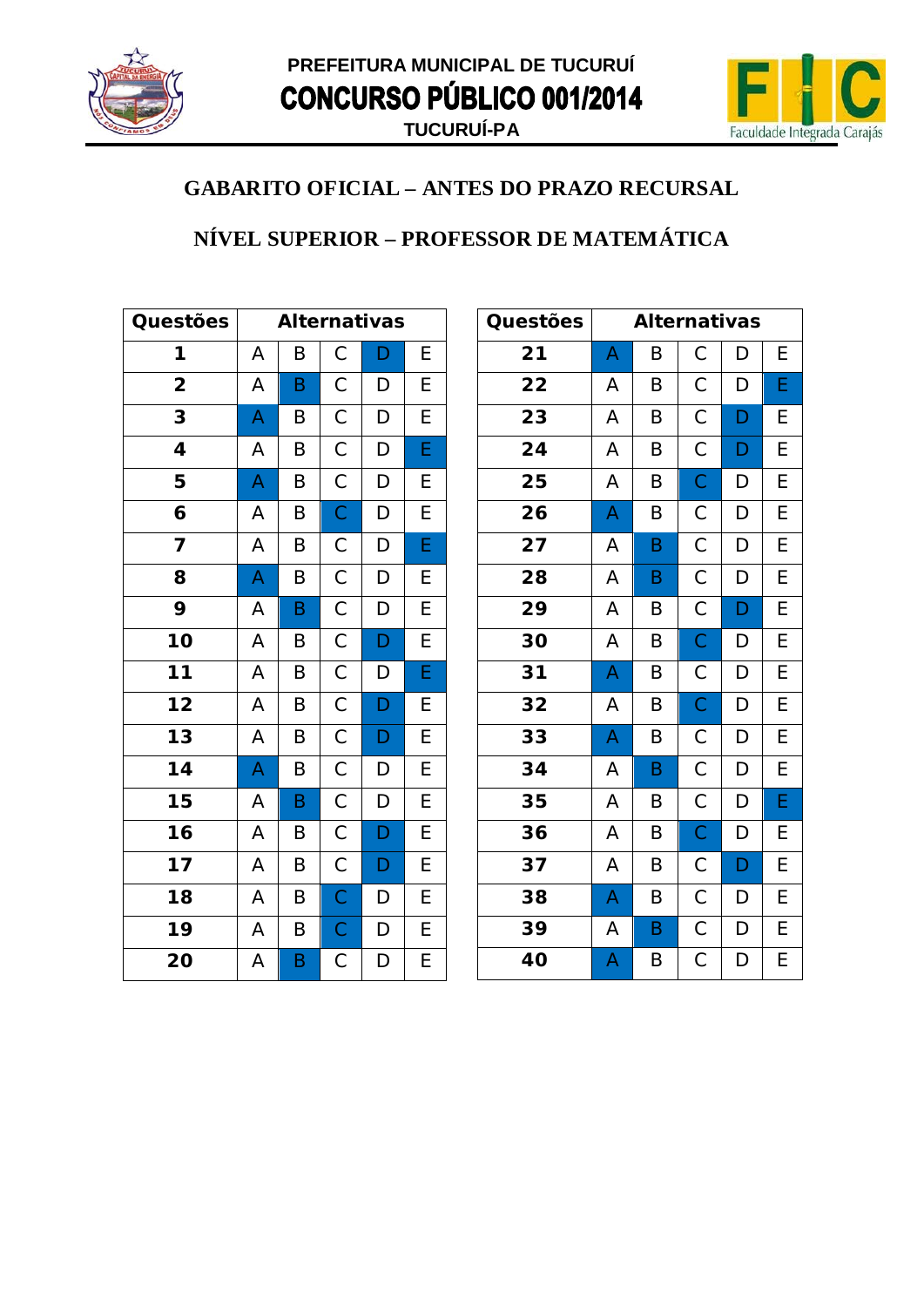



#### NÍVEL SUPERIOR - PROFESSOR DE SOCIOLOGIA

| Questões                | <b>Alternativas</b> |   |                |              |   |
|-------------------------|---------------------|---|----------------|--------------|---|
| 1                       | A                   | B | $\mathsf C$    | D            | E |
| $\overline{\mathbf{2}}$ | A                   | B | $\mathsf C$    | D            | E |
| 3                       | A                   | B | $\mathsf C$    | D            | E |
| 4                       | A                   | B | $\overline{C}$ | D            | E |
| 5                       | A                   | B | $\mathsf{C}$   | D            | E |
| 6                       | A                   | B | $\mathsf{C}$   | D            | Ė |
| 7                       | A                   | Β | $\mathsf{C}$   | D            | E |
| 8                       | A                   | B | $\mathsf{C}$   | D            | E |
| 9                       | A                   | B | $\mathsf{C}$   | D            | E |
| 10                      | Α                   | B | $\mathsf{C}$   | D            | E |
| $\overline{11}$         | A                   | B | $\mathsf{C}$   | D            | E |
| $\overline{12}$         | A                   | B | $\overline{C}$ | D            | E |
| 13                      | A                   | B | $\overline{C}$ | D            | E |
| 14                      | A                   | B | $\mathsf C$    | D            | E |
| 15                      | A                   | B | $\mathsf C$    | D            | E |
| 16                      | Α                   | B | $\mathsf{C}$   | D            | E |
| 17                      | A                   | B | $\mathsf C$    | D            | E |
| 18                      | A                   | B | $\overline{C}$ | D            | E |
| 19                      | Α                   | B | $\mathsf{C}$   | D            | E |
| 20                      | Α                   | Β | $\mathsf C$    | $\mathsf{D}$ | E |

| Questões | <b>Alternativas</b> |             |                |                |                         |
|----------|---------------------|-------------|----------------|----------------|-------------------------|
| 21       | A                   | B           | $\mathsf C$    | D              | Е                       |
| 22       | А                   | B           | $\mathsf C$    | D              | E                       |
| 23       | A                   | $\sf B$     | $\mathsf C$    | D              | E                       |
| 24       | A                   | B           | $\mathsf{C}$   | D              | E                       |
| 25       | A                   | B           | $\overline{C}$ | D              | E                       |
| 26       | A                   | B           | $\mathsf C$    | D              | E                       |
| 27       | Α                   | B           | $\mathsf{C}$   | D              | E                       |
| 28       | Α                   | B           | $\mathsf C$    | D              | E                       |
| 29       | A                   | B           | $\mathsf C$    | D              | E                       |
| 30       | A                   | B           | $\overline{C}$ | D              | E                       |
| 31       | A                   | B           | $\mathsf C$    | D              | E                       |
| 32       | Α                   | B           | $\mathsf{C}$   | D              | E                       |
| 33       | A                   | B           | $\overline{C}$ | D              | E                       |
| 34       | A                   | $\mathsf B$ | $\overline{C}$ | D              | E                       |
| 35       | Α                   | B           | $\mathsf C$    | D              | E                       |
| 36       | Α                   | B           | $\mathsf{C}$   | D              | Е                       |
| 37       | A                   | B           | $\mathsf C$    | D              | E                       |
| 38       | A                   | B           | $\mathsf{C}$   | D              | E                       |
| 39       | A                   | $\mathsf B$ | $\overline{C}$ | D              | E                       |
| 40       | A                   | B           | $\overline{C}$ | $\overline{D}$ | $\overline{\mathsf{E}}$ |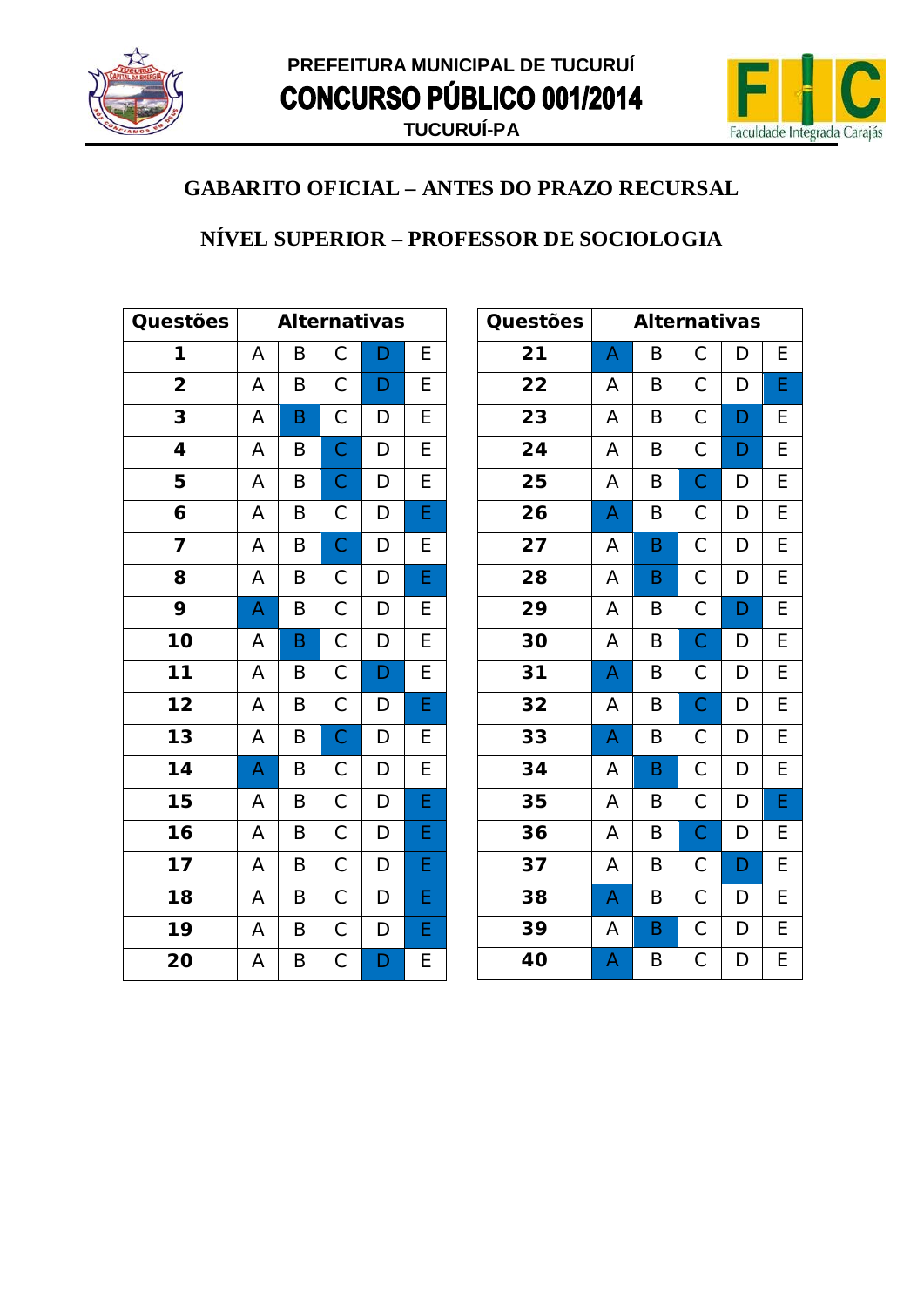



## NÍVEL SUPERIOR - PSICÓLOGO

| Questões                | <b>Alternativas</b> |   |                |              |                |
|-------------------------|---------------------|---|----------------|--------------|----------------|
| 1                       | A                   | B | $\mathsf C$    | D            | E              |
| $\overline{\mathbf{2}}$ | A                   | B | $\mathsf C$    | D            | E              |
| 3                       | A                   | B | $\mathsf{C}$   | D            | $\overline{E}$ |
| 4                       | A                   | B | $\overline{C}$ | D            | E              |
| 5                       | A                   | B | $\mathsf{C}$   | D            | E              |
| 6                       | A                   | B | $\overline{C}$ | D            | $\overline{E}$ |
| 7                       | A                   | B | $\mathsf{C}$   | D            | E              |
| 8                       | A                   | B | $\overline{C}$ | D            | E              |
| 9                       | A                   | B | $\overline{C}$ | $\mathsf{D}$ | E              |
| 10                      | A                   | B | $\overline{C}$ | D            | $\overline{E}$ |
| $11$                    | A                   | B | $\mathsf C$    | $\mathsf{D}$ | E              |
| $\overline{12}$         | A                   | B | $\overline{C}$ | D            | $\overline{E}$ |
| $\overline{13}$         | A                   | B | $\overline{C}$ | D            | $\overline{E}$ |
| 14                      | A                   | B | $\mathsf{C}$   | D            | E              |
| 15                      | A                   | B | $\mathsf{C}$   | $\mathsf{D}$ | E              |
| 16                      | A                   | B | $\mathsf{C}$   | D            | E              |
| $\overline{17}$         | A                   | B | $\overline{C}$ | D            | E              |
| 18                      | A                   | B | $\overline{C}$ | D            | $\overline{E}$ |
| 19                      | Α                   | B | $\mathsf{C}$   | D            | E              |
| 20                      | A                   | Β | $\mathsf C$    | D            | E              |

| Questões | <b>Alternativas</b> |             |                |   |   |
|----------|---------------------|-------------|----------------|---|---|
| 21       | Α                   | B           | С              | D | Е |
| 22       | А                   | B           | $\mathsf C$    | D | E |
| 23       | A                   | B           | С              | D | E |
| 24       | А                   | B           | $\mathsf{C}$   | D | E |
| 25       | A                   | $\mathsf B$ | $\mathsf C$    | D | E |
| 26       | A                   | B           | $\mathsf{C}$   | D | E |
| 27       | A                   | B           | $\mathsf C$    | D | E |
| 28       | Α                   | B           | $\mathsf C$    | D | E |
| 29       | Α                   | B           | $\mathsf C$    | D | E |
| 30       | A                   | B           | $\mathsf C$    | D | E |
| 31       | А                   | B           | $\mathsf{C}$   | D | E |
| 32       | А                   | B           | $\overline{C}$ | D | E |
| 33       | А                   | B           | $\mathsf{C}$   | D | E |
| 34       | A                   | B           | $\mathsf{C}$   | D | E |
| 35       | A                   | B           | $\mathsf C$    | D | E |
| 36       | А                   | B           | $\mathsf C$    | D | E |
| 37       | Α                   | B           | $\mathsf C$    | D | E |
| 38       | A                   | B           | $\mathsf{C}$   | D | E |
| 39       | A                   | $\sf B$     | $\mathsf C$    | D | E |
| 40       | A                   | B           | $\mathsf C$    | D | E |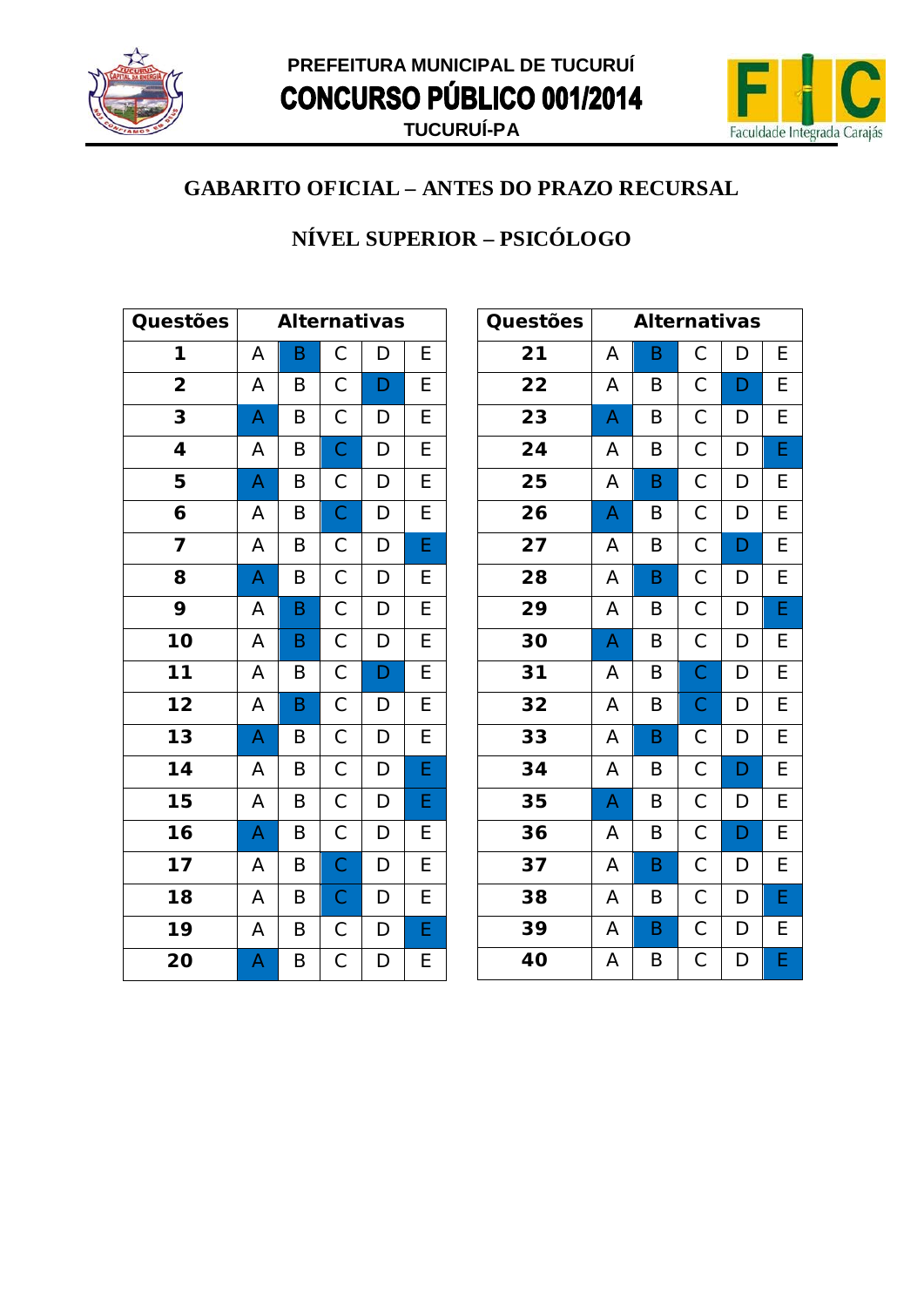



#### NÍVEL SUPERIOR - PROFESSOR PEDAGOGIA - ADMINISTRAÇÃO ESCOLAR, ORIENTAÇÃO EDUCACIONAL e SUPERVISÃO **EDUCACIONAL**

| Questões                | <b>Alternativas</b> |   |                |                                  |   |
|-------------------------|---------------------|---|----------------|----------------------------------|---|
| 1                       | A                   | B | $\mathsf C$    | D                                | E |
| $\overline{\mathbf{2}}$ | Α                   | Β | $\mathsf C$    | D                                | E |
| 3                       | A                   | B | $\mathsf C$    | D                                | E |
| 4                       | A                   | B | $\overline{C}$ | $\mathsf D$                      | E |
| 5                       | A                   | B | $\mathsf C$    | $\begin{array}{c} \n\end{array}$ | E |
| 6                       | A                   | B | $\overline{C}$ | $\mathsf D$                      | E |
| 7                       | A                   | Β | $\mathsf{C}$   | $\mathsf D$                      | E |
| 8                       | A                   | B | $\mathsf{C}$   | D                                | E |
| 9                       | A                   | B | $\mathsf C$    | $\mathsf D$                      | E |
| 10                      | A                   | B | $\overline{C}$ | D                                | E |
| $11$                    | Α                   | Β | $\mathsf C$    | D                                | E |
| $\overline{1}2$         | A                   | B | $\mathsf C$    | D                                | E |
| 13                      | A                   | B | $\mathsf C$    | D                                | E |
| 14                      | A                   | Β | $\mathsf C$    | D                                | E |
| 15                      | A                   | B | $\mathsf C$    | D                                | E |
| 16                      | A                   | Β | $\mathsf C$    | D                                | E |
| 17                      | A                   | B | $\mathsf C$    | D                                | E |
| 18                      | A                   | B | $\mathsf C$    | D                                | E |
| 19                      | A                   | B | $\mathsf C$    | D                                | E |
| 20                      | A                   | B | $\mathsf C$    | D                                | E |

| <b>Questões</b> |   | <b>Alternativas</b> |              |   |   |
|-----------------|---|---------------------|--------------|---|---|
| 21              | А | Β                   | С            | D | E |
| 22              | A | B                   | С            | D | Ε |
| 23              | A | B                   | $\mathsf C$  | D | E |
| 24              | Α | B                   | $\mathsf C$  | D | E |
| 25              | A | B                   | $\mathsf C$  | D | E |
| 26              | A | B                   | $\mathsf C$  | D | E |
| 27              | А | B                   | $\mathsf{C}$ | D | E |
| 28              | A | B                   | $\mathsf{C}$ | D | E |
| 29              | А | B                   | $\mathsf{C}$ | D | E |
| 30              | A | B                   | $\mathsf C$  | D | E |
| 31              | A | B                   | $\mathsf C$  | D | E |
| 32              | A | B                   | $\mathsf C$  | D | E |
| 33              | A | B                   | $\mathsf C$  | D | Е |
| 34              | A | B                   | $\mathsf C$  | D | E |
| 35              | A | B                   | $\mathsf C$  | D | E |
| 36              | A | B                   | $\mathsf C$  | D | E |
| 37              | А | B                   | $\mathsf C$  | D | E |
| 38              | A | B                   | $\mathsf{C}$ | D | E |
| 39              | A | B                   | $\mathsf{C}$ | D | E |
| 40              | A | B                   | $\mathsf C$  | D | E |